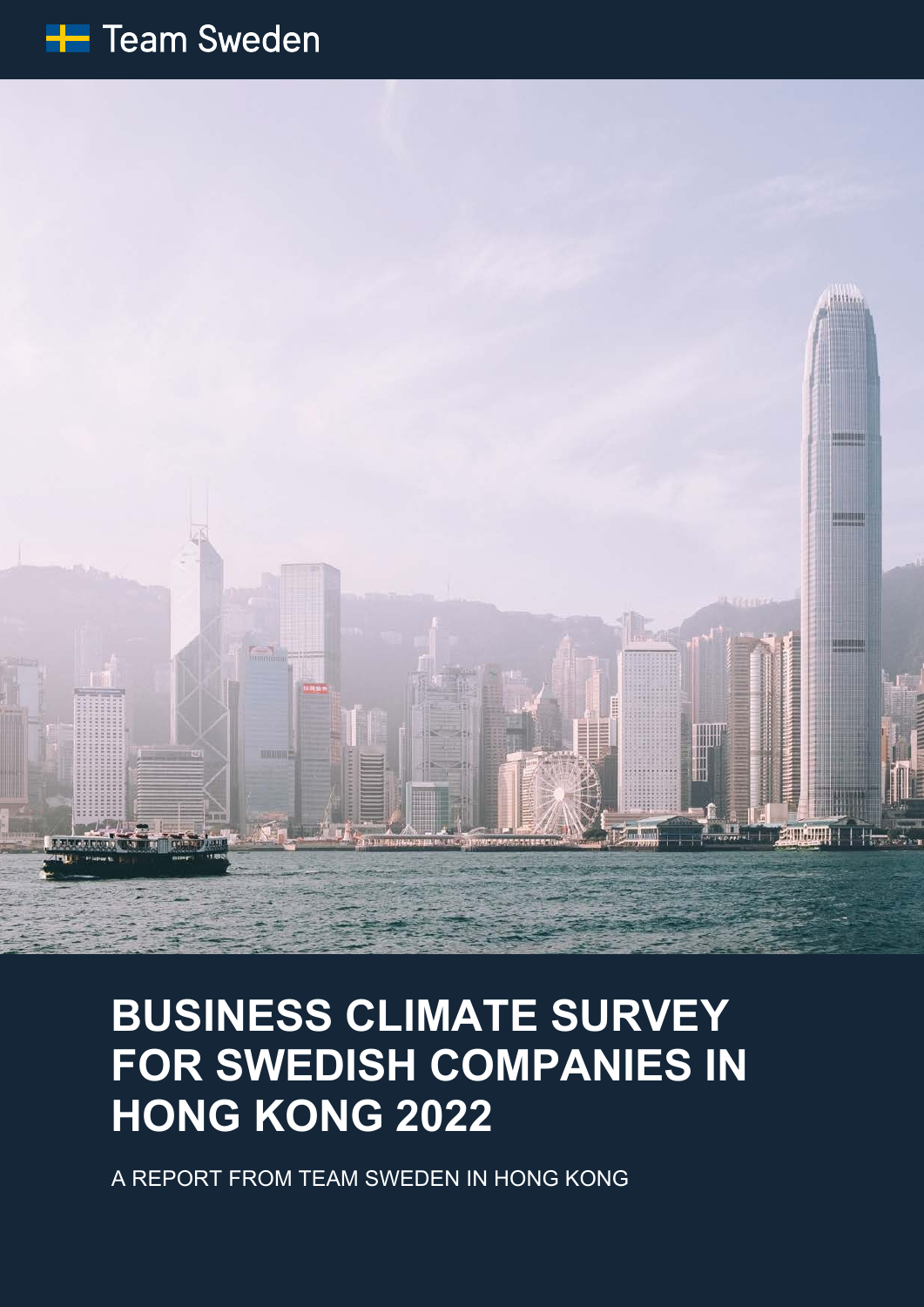#### **KEY CONTRIBUTORS TO THIS REPORT**

**Business Sweden in Hong Kong** Carrie Chan, Project Manager

**Consulate General of Sweden in Hong Kong**  Kim Ekdahl Du Rietz, Trainee

**Swedish Chamber of Commerce in Hong Kong** Elias Johansson, International Trade Scholar

© Team Sweden in Hong Kong 2022, all rights reserved. This study may not be reproduced either in part or in full without prior written consent of Team Sweden and its constituents in Hong Kong.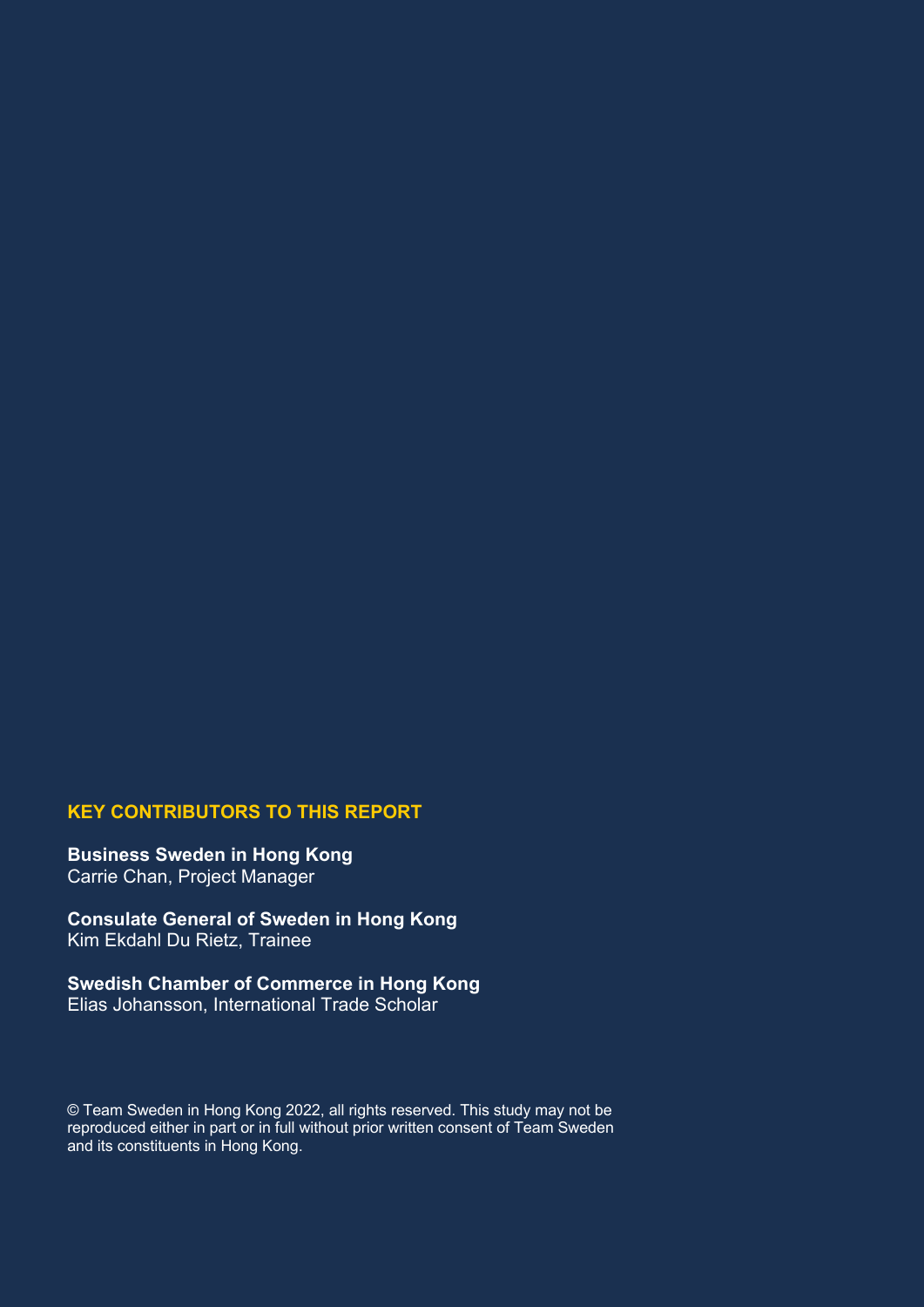# **TABLE OF CONTENTS**

| <b>HOW SWEDISH COMPANIES SUCCEED IN HONG KONG 29</b> |  |
|------------------------------------------------------|--|
|                                                      |  |
|                                                      |  |
|                                                      |  |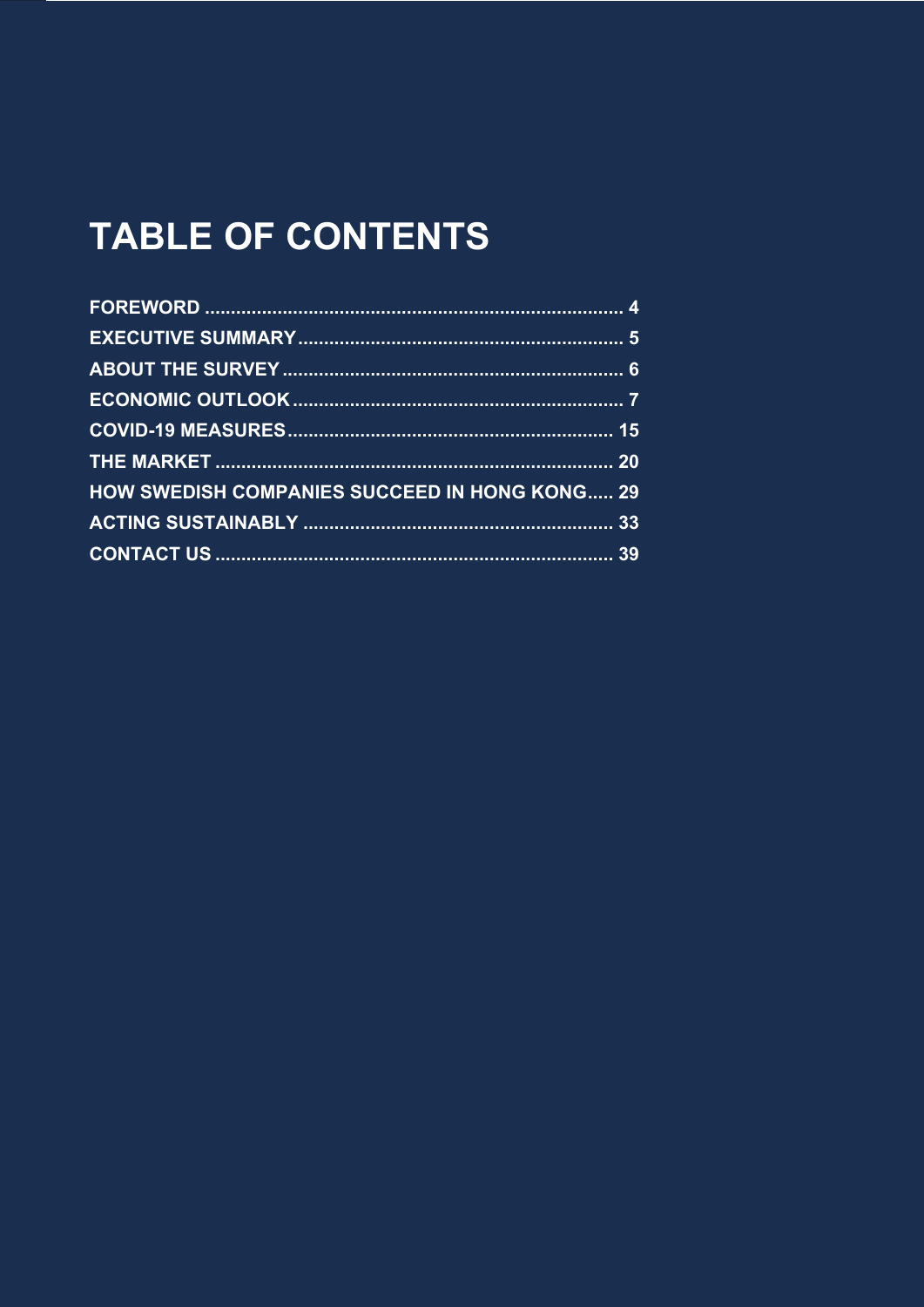# **FOREWORD**

There are currently around 150 Swedish or Swedish related companies in Hong Kong. Some are big and some small and they are active in a variety of business sectors. Many of them have been present in Hong Kong for many years and contributed greatly to the city's development. A good number of them have provided input to this business climate survey. We are grateful for their participation.

The annual Team Sweden Business Climate Survey is an important source of information for companies in Sweden thinking about entering the Hong Kong market, as well as for companies that are already present in the market considering further investments.

Since the last survey was published a year ago, Hong Kong has continued to be significantly impacted by the COVID-19 pandemic, especially during the spring when Hong Kong was hit by the severe fifth wave which sadly took many lives and affected the city in a very serious way, including economically. At the same time the political transformation of the city has continued with the further implementation of the National Security Law and elections conducted under the recently changed election system.

How are the companies doing in this environment and what are their thoughts about the future? The survey tells us that most of them (53 per cent) remain profitable, but that financial performance is generally weakening, especially among smaller companies. Only a third of the responding companies are currently planning to increase their investments.

The companies are pointing to the same basic challenges that were highlighted in last year's survey, in other words the impact of the COVID-19 pandemic and related restrictions, the high cost of rent and property and the ongoing political changes in the city.

The view of the government's handling of the pandemic is significantly more negative in this year's survey compared to last year's. 74 per cent of the responding companies consider the government response inadequate. Uncertainties around COVID policies seem to strongly affect Hong Kong's business climate. The companies consider the lack of a clear COVID exit plan to be the most challenging aspect. Many have been strongly impacted by travel restrictions, limited or cancelled flights, closed borders and mandatory testing and quarantines.

Half of the responding companies consider political developments in the city to have a continued negative impact on the business climate. Among the top concerns are worries about Hong Kong's future status as an international business center, the impact on freedom of speech in the city and on the independence of Hong Kong's judicial system.

The survey tells us that there are nevertheless important advantages in doing business in Hong Kong. The taxation system remains a top advantage and Hong Kong's function as a gateway to Mainland China is also viewed as important. In addition, Hong Kong is still perceived as a highly competitive business environment compared to other international cities. However, the overall positive perceptions have dropped significantly. Uncertainties regarding the government's handling of the pandemic as well as Hong Kong's changing political landscape - in particular the implications of the National Security Law - make some companies consider relocation.

Finally, the survey shows that 86 per cent of the responding companies have "sustainability" as part of their business model. Sustainability plays a significant role in their profitability. We know for a fact that a great portion of the Swedish companies in Hong Kong are leaders in green solutions. They have a lot to contribute to Hong Kong's further development towards carbon neutrality and a more sustainable future. We look forward to that work!

Hong Kong, June 2022



**Per Augustsson** Consul General of Sweden in Hong Kong



**Linda Bradley** Trade and Invest Commissioner at Business Sweden in Hong Kong



**Gabriella Augustsson** General Manager of the Swedish Chamber of Commerce in Hong Kong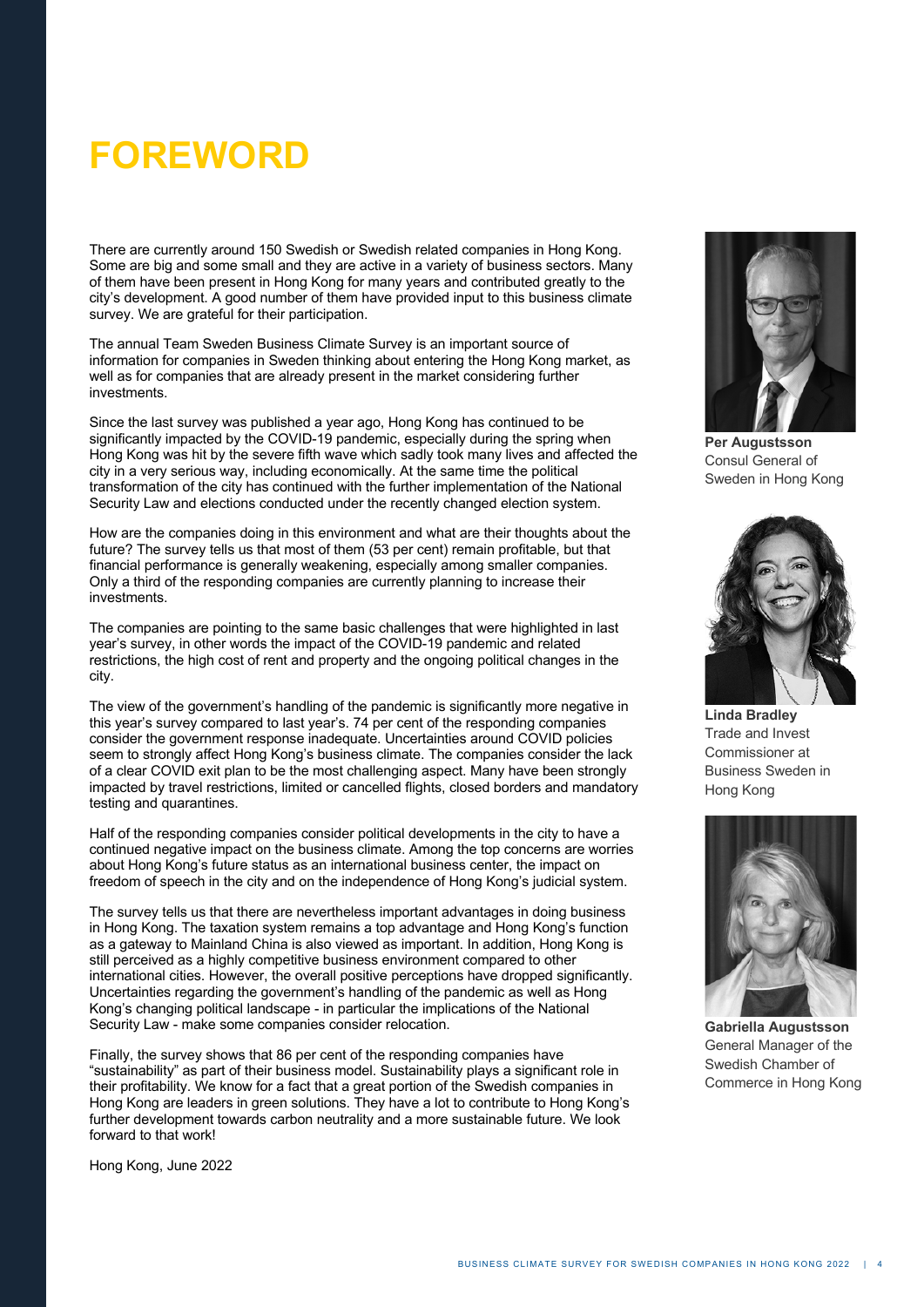# **EXECUTIVE SUMMARY**

|                                      | 54 per cent of Swedish companies in Hong Kong responded to the survey.                                                            |
|--------------------------------------|-----------------------------------------------------------------------------------------------------------------------------------|
|                                      | 44 per cent are in the professional services industry.                                                                            |
| <b>SAMPLE SELECTION</b>              | 47 per cent are small companies with less than 250 global employees.                                                              |
|                                      | 2.3 (down from 2.9 last year) out of $5 - a$ more negative perception of<br>business climate than previous years.                 |
|                                      | 53 per cent (down from 61 per cent last year) were profitable in 2021.                                                            |
| <b>ECONOMIC OUTLOOK</b>              | 41 per cent (down from 53 per cent last year) plan to keep their investment<br>unchanged for the coming 12 months in Hong Kong.   |
| &                                    | 49 per cent perceive a negative or very negative impact of the past 12<br>months' political developments on the business climate. |
|                                      | 74 per cent (compared to 25 per cent last year) consider Hong Kong<br>government's COVID-19 measures inadequate.                  |
| <b>COVID-19 MEASURES</b>             | 62 per cent would like the Hong Kong government to have a clearer exit plan<br>when handling the COVID-19 crisis.                 |
|                                      |                                                                                                                                   |
|                                      | 62 per cent use Hong Kong as a regional HQ for the Asia-Pacific region.                                                           |
| $\mathcal{F}$ $\mathcal{F}$          | 69 per cent rate Hong Kong as highly competitive or on par with other<br>international cities.                                    |
| <b>MARKET INSIGHTS</b>               | Main advantages of Hong Kong are taxation system, gateway to Mainland<br>China and access to key customers/business partners.     |
|                                      | Top success factors are collaboration with/feedback from customers,<br>sales competence and cost efficiency.                      |
| <b>KEY SUCCESS</b><br><b>FACTORS</b> | 69 per cent believe that the Swedish brand contributes to their business.                                                         |
|                                      | 86 per cent (up from 76 per cent last year) have integrated sustainability in<br>the business model or company strategy.          |
|                                      | 69 per cent are dissatisfied with Hong Kong government's sustainability<br>policy.                                                |

**40 per cent** have gender-balanced leadership in Hong Kong.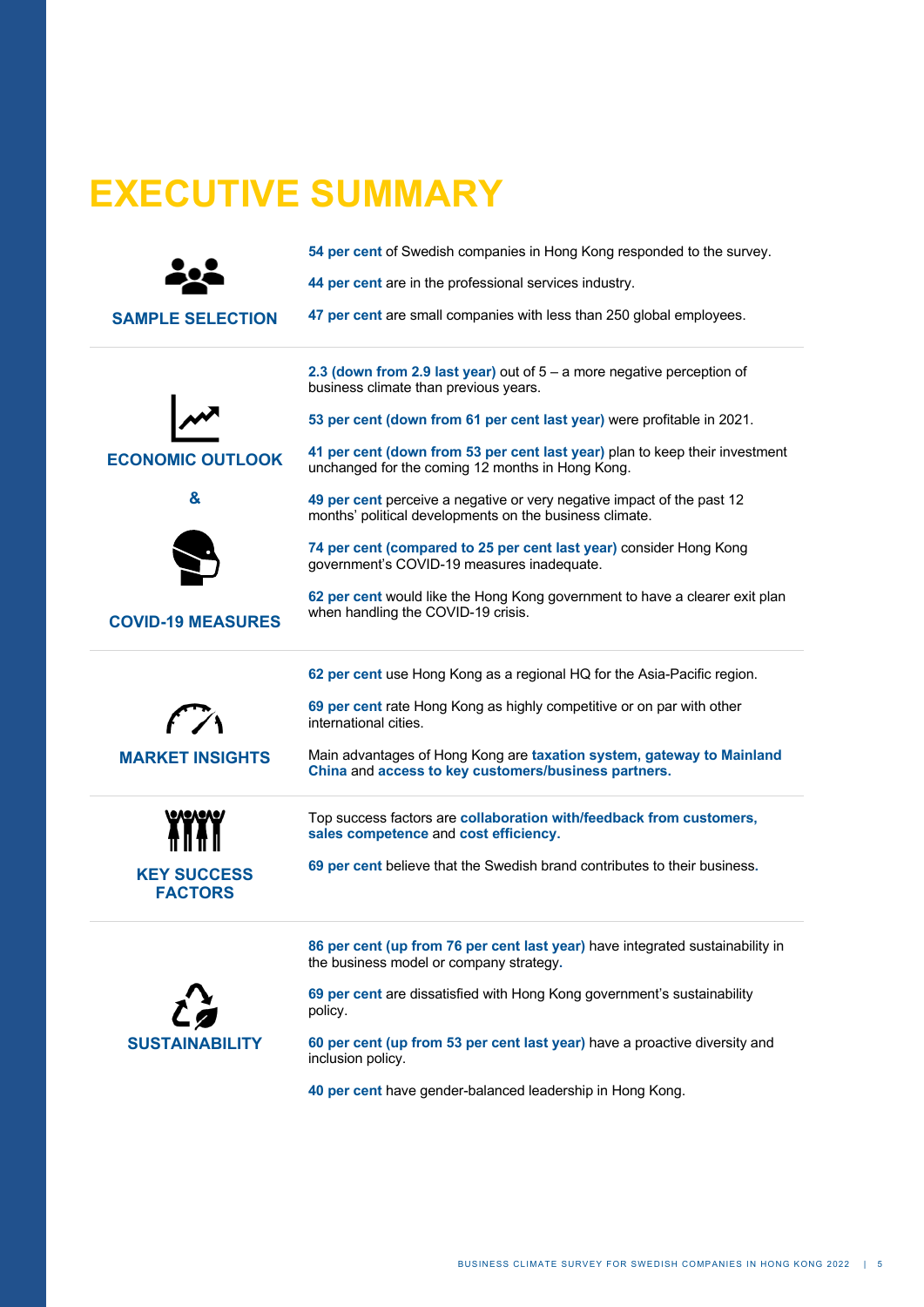# **ABOUT THE SURVEY**

The Business Climate Survey for Swedish companies in Hong Kong 2022 is a joint initiative by Team Sweden in Hong Kong SAR (hereafter referred to as "Hong Kong"); The Consulate General of Sweden, Business Sweden, and the Swedish Chamber of Commerce.

The Business Climate Surveys are published regularly in several markets across the world. In Hong Kong, the survey has been carried out annually since 1997 with the purpose to further understand the performance of Swedish companies, their perception towards market conditions, opportunities and challenges that they are facing as well as their outlook on the Hong Kong market.

The participating companies in this survey are either headquartered in Sweden, have Swedish shareholders or owners, are part of a Swedish conglomerate, or have other significant affiliations to Sweden. With participation of high-level representatives from more than 70 Swedish companies, the survey gives a comprehensive perspective on how Swedish companies view the business climate and their own performance in Hong Kong - an important business and trading hub in Asia.

Most of the questions in the survey are similar to previously conducted surveys in order to allow for comparison over time. Nevertheless, some new questions have been added to this year's survey and some alterations have been made to response options to follow the evolving market. The survey has also been synchronised with the Business Climate Surveys carried out by Team Sweden in other markets around the world to enable comparability where relevant.

### **Respondents represent a diverse set of sizes, industries and market experience**

The 2022 survey was conducted during 14 March - 4 April 2022. The response rate was 54 per cent, with 73 respondents out of 134 Swedish companies in Hong Kong invited to participate in the survey. Group discussions were conducted with selected companies for a deeper understanding of the factors driving their responses. Out of the respondents, 47 per cent are small companies with less than 250 global employees. 40 per cent are large companies with a global number of employees of >1,000. The remaining 13 per cent are classified as medium sized with a number of global employees between 250-1,000 employees.

The broad range of business areas represented in this report are grouped into three broad categories: professional services, consumer and industrial. There was a slight change in the industry composition of the respondents this year where the shares of both professional services and consumer industries are larger than last year. 44 per cent (previous year 40 per cent) of the respondents fall within the professional services category, followed by 23 per cent (18 per cent) consumer category, and industrial players make up 14 per cent (15 per cent) of the total responders. The figures represent the overall Hong Kong business landscape as the city is a highly service-oriented economy and consumer industry is one of the most significant contributors to Hong Kong's economy.

The majority of respondents, 56 per cent, have been present in the Hong Kong market for more than six years, with only 13 per cent representing newcomers (presence in Hong Kong in 2016 or after).





• Small • Medium • Large

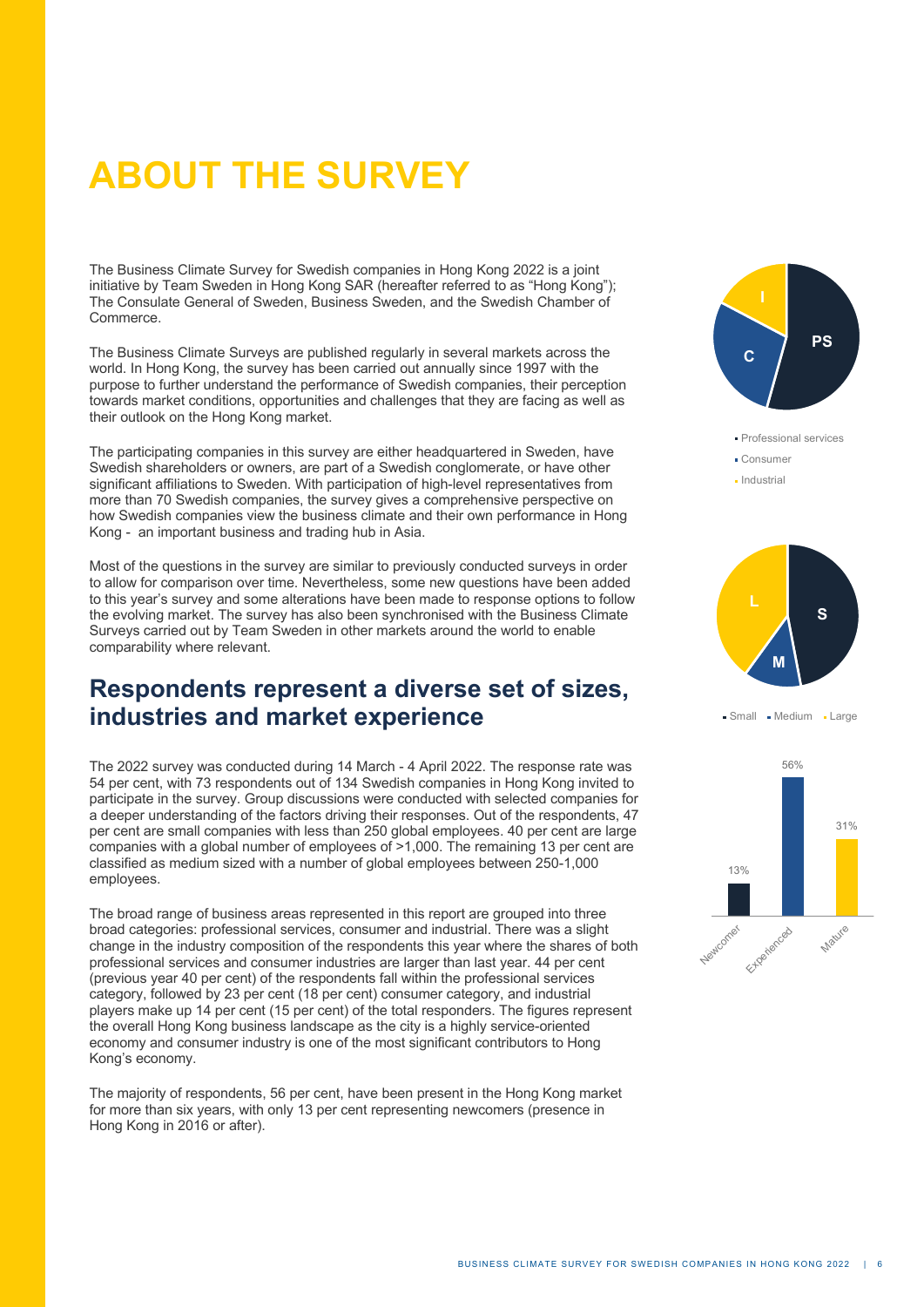# **ECONOMIC OUTLOOK**

### **Financial performance is weakening, but most companies remain profitable**

Our report confirms a trend of weakening financial performance that has been visible over the last few years. During the fiscal year of 2019, 82 per cent of companies reported making profits or breaking even, in 2020 this figure was 77 per cent. In this year's survey the number is 64 per cent, thus showing a further drop in earnings. Logically, negative turnovers are increasingly common among companies – 18 per cent are losing money. Economic difficulties are more widespread among smaller companies; 32 per cent reported losses compared to 11 per cent and three per cent for medium and large companies respectively. However, it is important to point out that overall, 53 per cent of companies remain profitable.

#### **HOW WOULD YOU DESCRIBE YOUR COMPANY'S FINANCIAL PERFORMANCE IN HONG KONG IN 2021?**



NOTE: The numbers of respondents for this question were 79 (2020), 62 (2021) and 73 (2022). "Don't know / Not applicable" responses are included but not shown in figure. SOURCE: Business Climate Survey for Swedish Companies in Hong Kong 2020-2022, covering the fiscal years 2019-2021.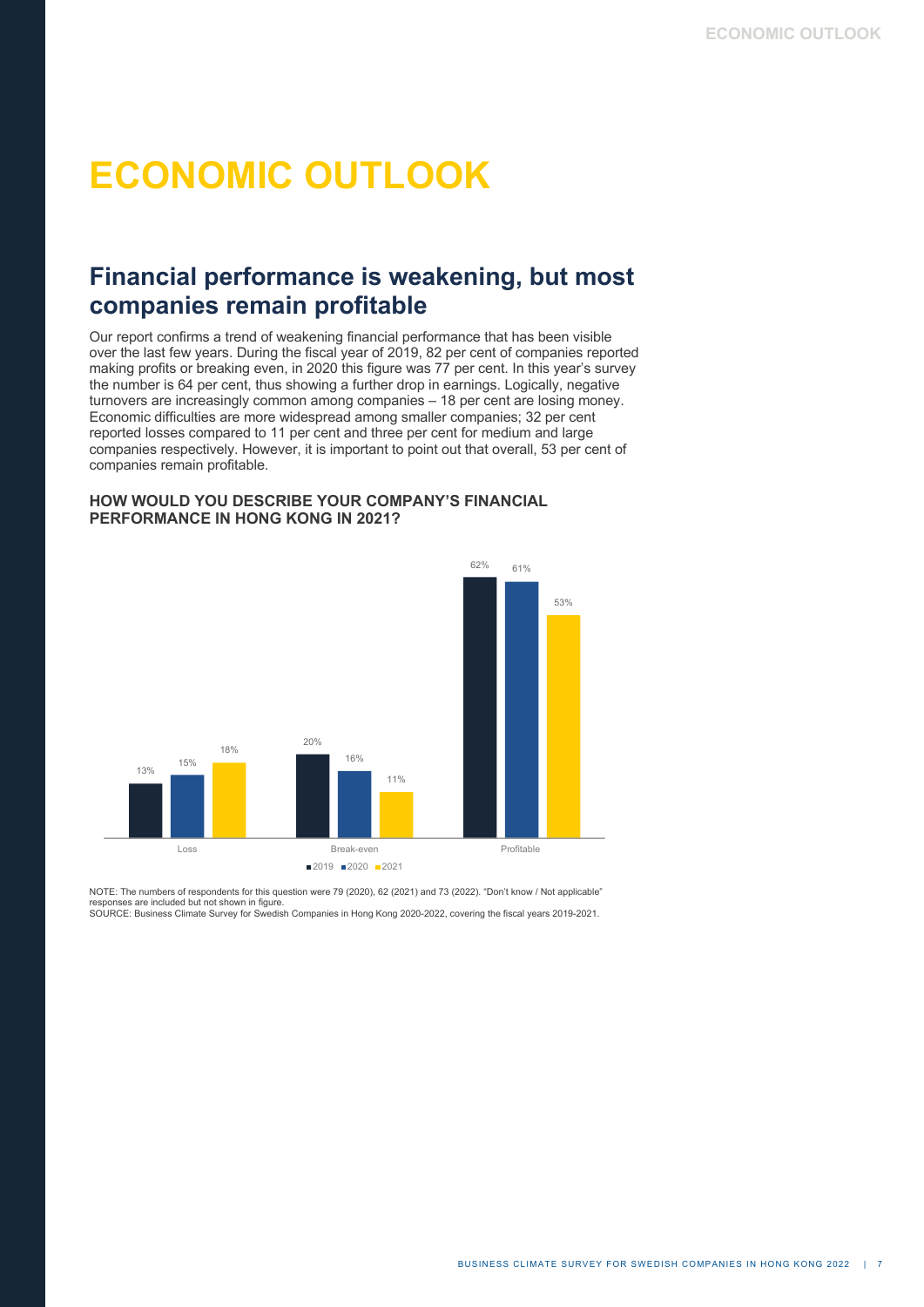## **Strong economic growth in 2021, after two years of contraction**

#### **GDP is forecasted to grow by 2 to 3.5 per cent in 2022**

Hong Kong SAR's GDP increased by 6.4 per cent in 2021, the strongest calender year economic growth since 2010. However, due to the past two years economic contraction caused by the social unrest in 2019, and COVID-19 in 2020, the economy was still smaller at the end of 2021 than it was at the end of 2018. The government forecasts an economic growth between 2 – 3.5 per cent during 2022, although there is COVIDinduced uncertainty around these numbers. The unemployment was 4.5 per cent at the beginning of 2022, a figure that has increased somewhat during the pandemic.

#### **PROJECTED GDP GROWTH IN HONG KONG SAR**



SOURCE: Oxford Economics, GDP, real, LCU. 1 April 2022.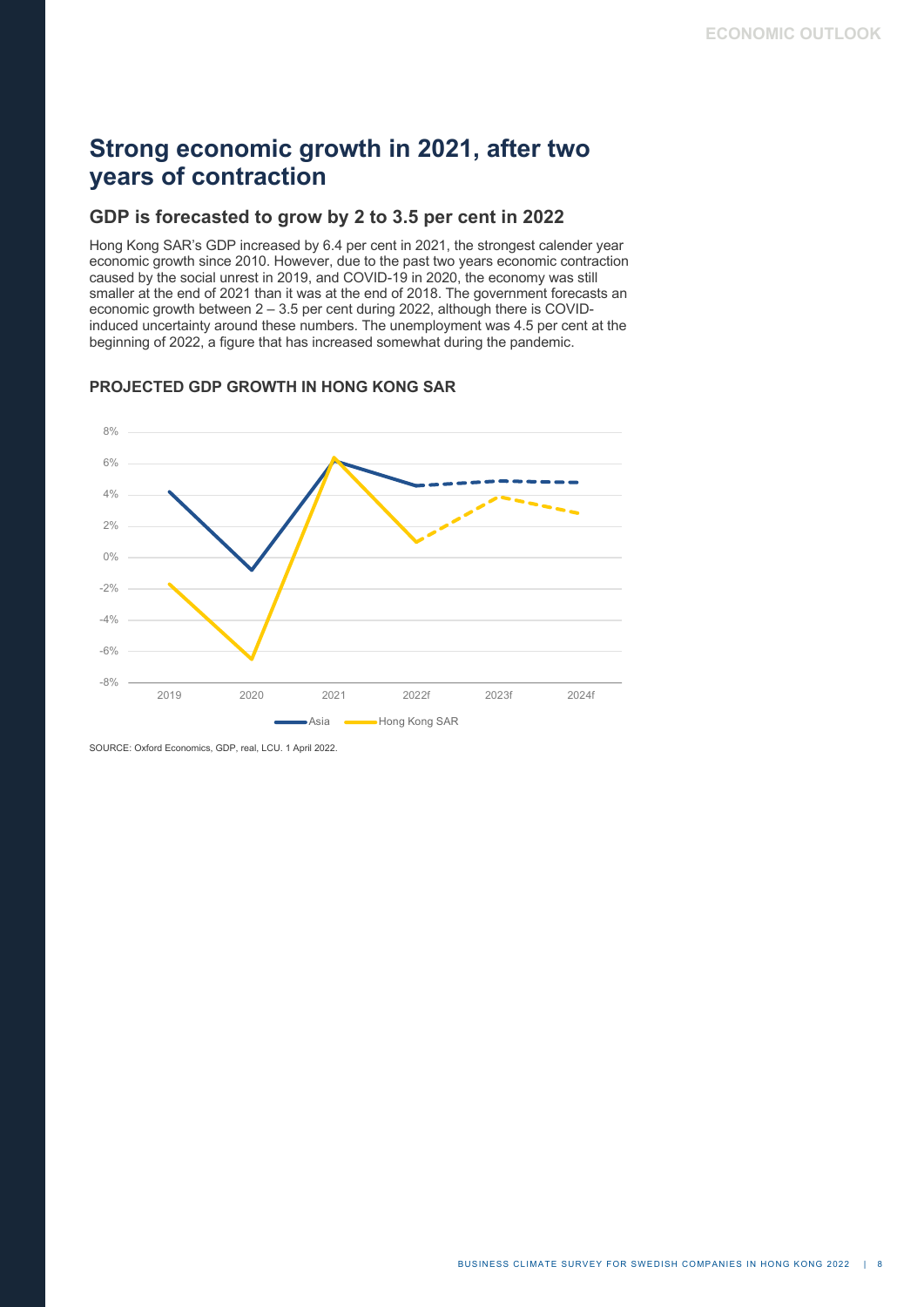### **Less optimism about industry turnover**

Looking ahead, companies are somewhat divided on what to expect in the coming 12 months: 26 per cent expect turnover to decrease within this timeframe, 30 per cent expect it to stay the same, and 40 per cent are more optimistic, expecting turnover to increase.

Significant differences can be seen across different sectors. Half of the industrial companies expect turnovers to decrease, compared to 31 per cent of businesses from the professional services sector, and 12 per cent from the consumer industry.

Newcomers are the most optimistic: 67 per cent expect industry turnover to increase.

#### **COMPARED TO THE DEVELOPMENT IN THE PAST 12 MONTHS, WHAT ARE YOUR EXPECTATIONS FOR THE COMING 12 MONTHS FOR YOUR INDUSTRY IN HONG KONG REGARDING TURNOVER?**



NOTE: Decrease and increase represent aggregations of slight / significant development changes. The numbers of respondents for<br>this question were 79 (2020), 62 (2021), 73 (2022). "Don't know / Not applicable" responses are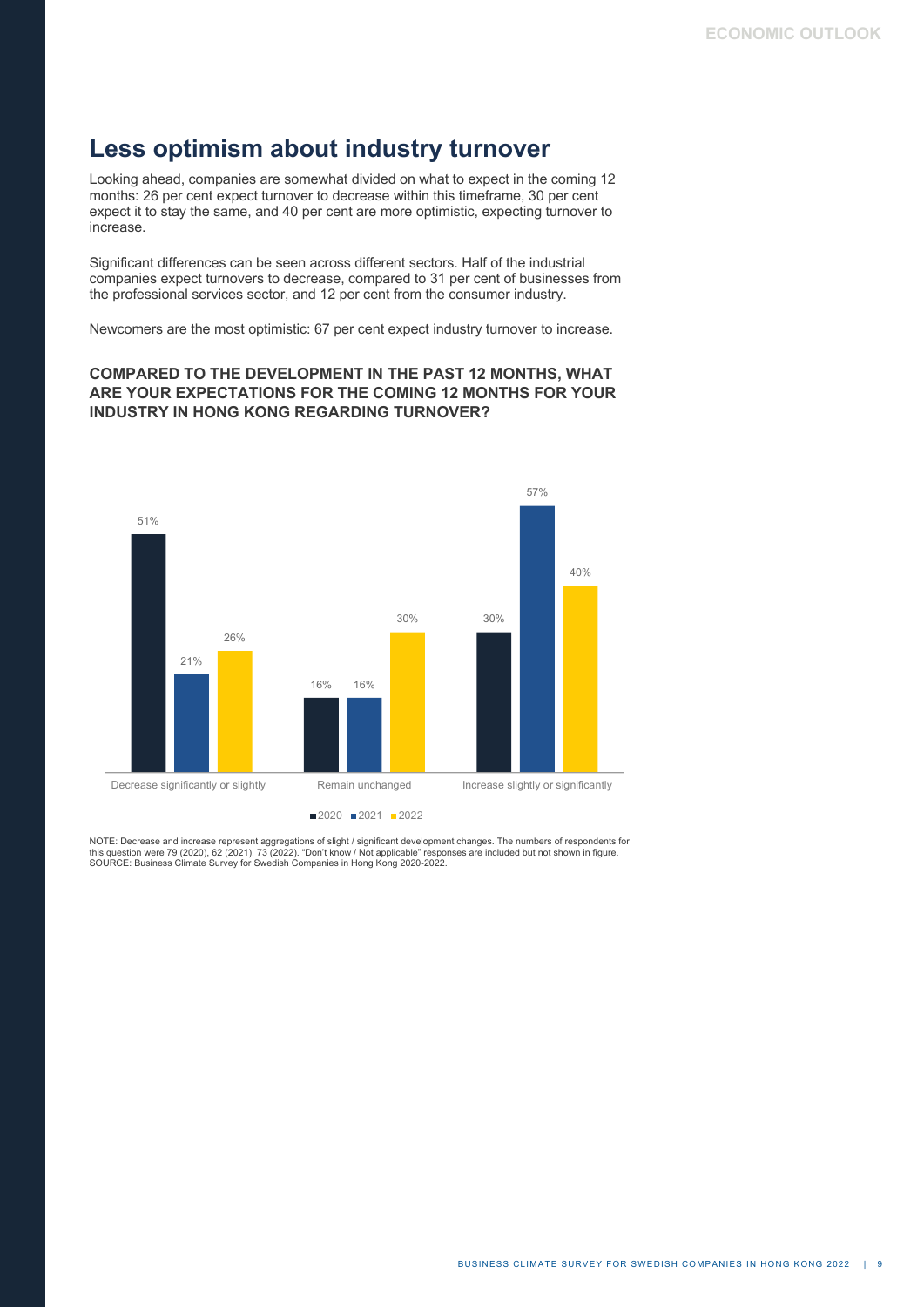### **More companies plan to reduce investment**

Companies differ in terms of investment plans for the upcoming 12 months. A higher share than last year, 26 per cent (compared to last year's 15 per cent) plan to reduce investment. 41 per cent reported that investment levels will remain unchanged, and 29 per cent that they plan to increase investment.

Small companies have the highest ambitions to increase investment, 35 per cent, compared to 28 per cent of large companies, and 11 per cent of medium-sized companies. No respondent answered that they will leave the market.

#### **WHAT ARE YOUR COMPANY'S INVESTMENT PLANS FOR THE COMING 12 MONTHS IN HONG KONG, COMPARED TO THE PAST 12 MONTHS?**



NOTE: Reduced and increased represent aggregation of slight / significant development changes. The numbers of respondents for<br>this question were 79 (2020), 62 (2021), 73 (2022). "Don't know / Not applicable" responses are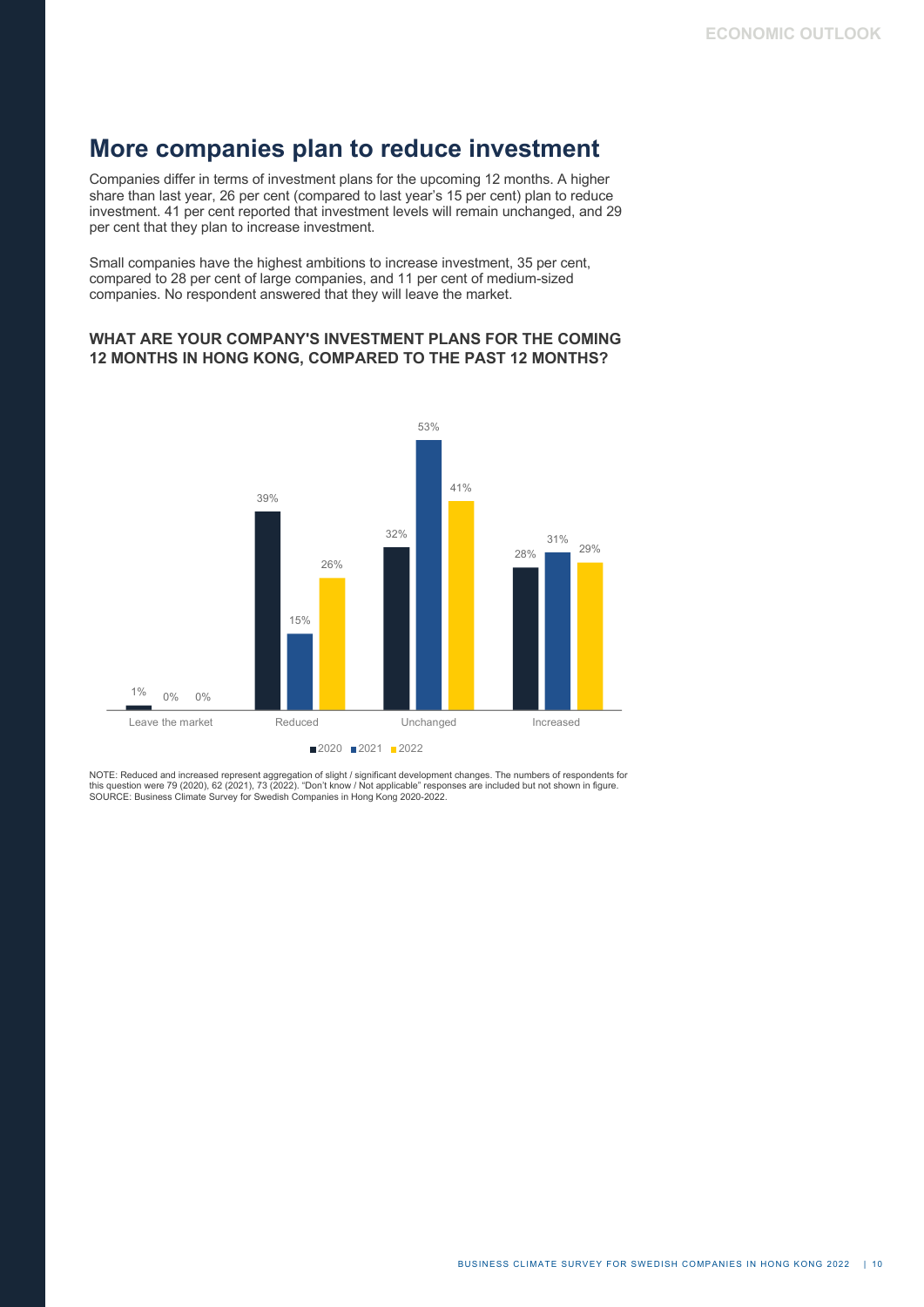## **Drastic change of the business climate**

The perception of the business climate in Hong Kong has drastically changed for the negative since last year's survey. The share of respondents perceiving the business climate as positive has dropped; a mere nine per cent (compared to last year 26 per cent consider it to be *good*, and zero per cent (three per cent) to be *very good*. At the same time, the share of respondents having a negative perception has increased significantly; 56 per cent regard the business climate in the city as *very poor* or *poor,* with 20 per cent (five per cent) seeing it as *very poor*, and 36 per cent (27 per cent) as *poor.* 34 per cent are neutral in their views.

Especially highlighted by numerous business representatives – in the survey and during discussion rounds alike – was the Hong Kong government's COVID-19 policy and its negative impact on the business climate.



#### **HOW DO YOU PERCEIVE THE CURRENT BUSINESS CLIMATE IN HONG KONG?**

NOTE: The numbers of respondents for this question were 77 (2020), 59 (2021) and 70 (2022). "Don't know / Not applicable" responses are included but not shown in figure. SOURCE: Business Climate Survey for Swedish Companies in Hong Kong 2020-2022.

### **"Hong Kong's failure to design and communicate a clear COVID-19 exit strategy makes you wonder if the city is serious about maintaining its position as a top international business hub."**

**Company representative** Swedish company

 **"Changing legal infrastructure after the national security law, COVID-19 travel restrictions, quarantine, ever changing rules, i.e. great uncertainty."** 

**Company representative** Swedish company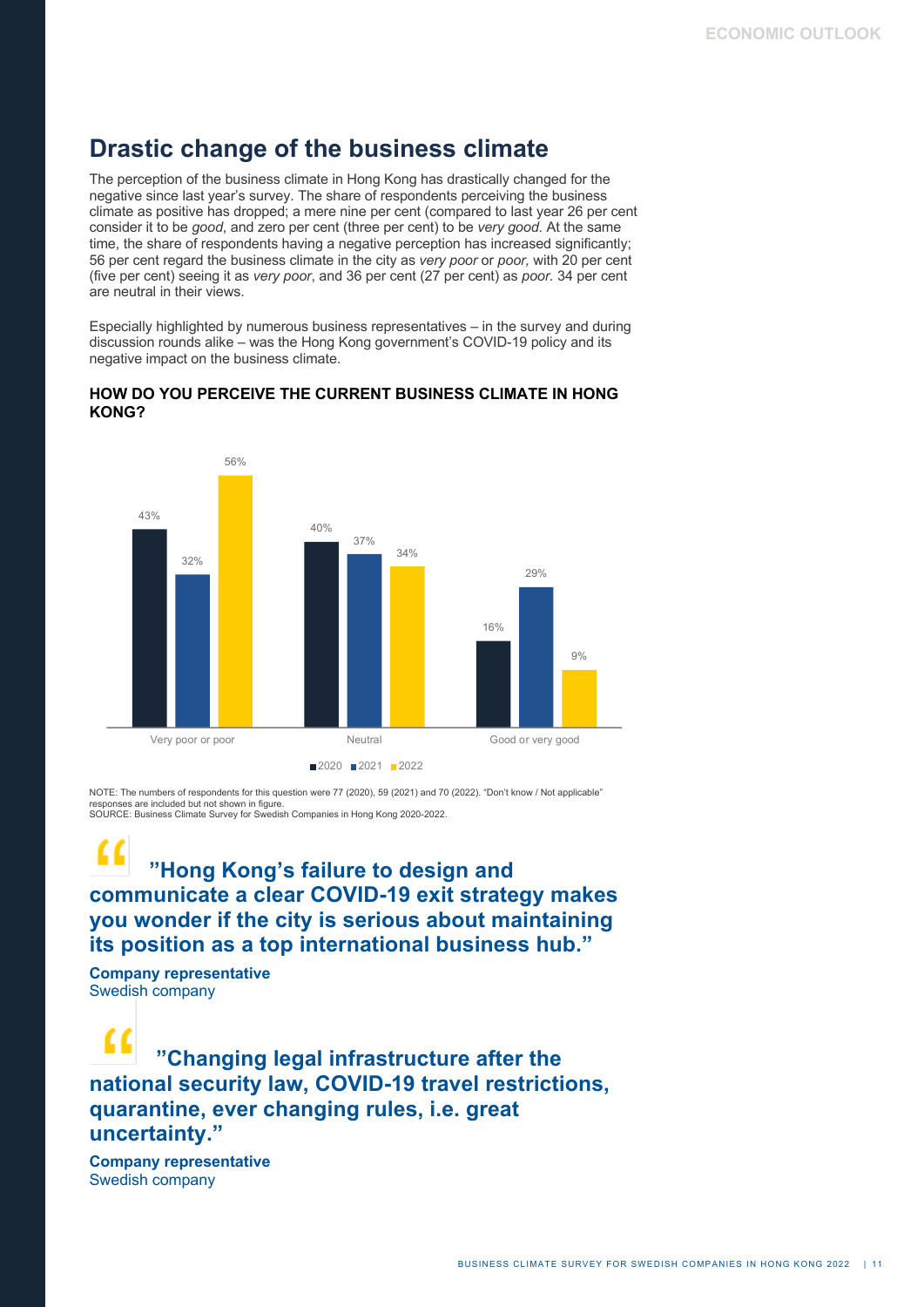### **The political developments continue to have a negative impact on the business climate**

Around half of the respondents, 49 per cent, perceive a *negative* or *very negative* impact of the past 12 months' political developments on the business climate, while around one third of the respondents, 30 per cent (compared to last year 19 per cent), perceive a *neutral* impact. Furthermore, only seven per cent (eight per cent), perceive a *positive*  impact, and zero per cent (three per cent), perceive a *very positive* impact.

In short, compared to last year, a shift has occurred from both sides of the spectrum, towards neutrality.

#### **WHAT HAS BEEN THE IMPACT OF POLITICAL DEVELOPMENTS DURING THE PAST 12 MONTHS, INCLUDING THE IMPLEMENTATION OF THE NATIONAL SECURITY LAW, ON THE OVERALL BUSINESS CLIMATE IN HONG KONG SAR?**



NOTE: The number of respondents for this question was 62 (2021), 69 (2022). "Don't know / Not applicable" responses are included but not shown in figure. SOURCE: Business Climate Survey for Swedish Companies in Hong Kong 2021 and 2022.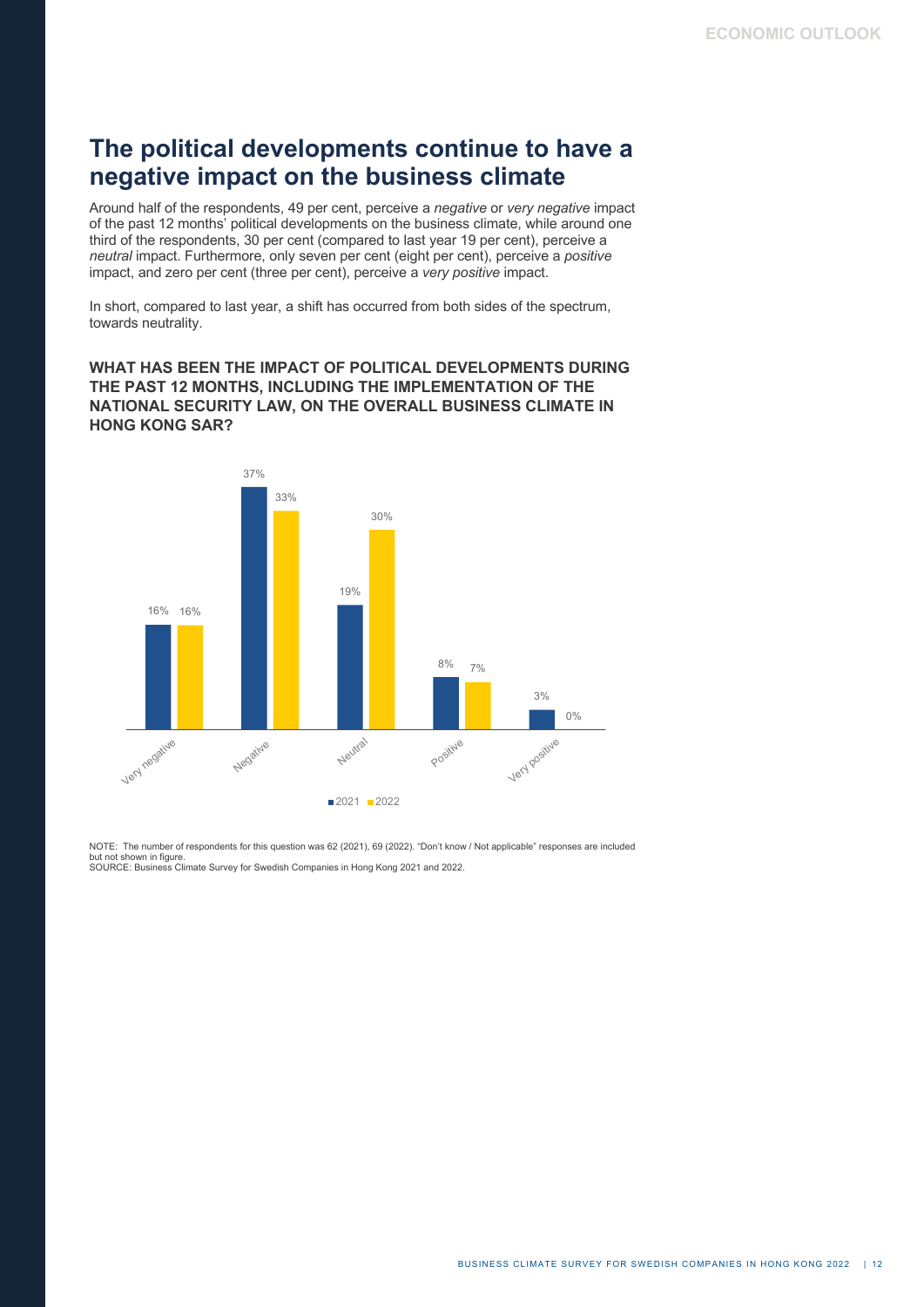## **Concern that political developments will negatively affect the business climate**

The primary concerns related to political developments in Hong Kong SAR remain largely unchanged among companies compared to last year's survey. Apart from these main concerns, there are two minor changes worth mentioning. Firstly, more respondents (26 per cent compared to 16 per cent in 2021) fear that the political developments may impact staffing and cause talent shortage. Secondly, there is somewhat less of a concern for the risk of retaliatory measures by other governments (tariffs, export controls) (11 per cent compared to 18 per cent last year).

#### **WHAT ARE THE MAIN AREAS OF CONCERN FOR THE OVERALL BUSINESS CLIMATE IN HONG KONG SAR WITH REGARD TO POLITICAL DEVELOPMENTS DURING THE PAST 12 MONTHS, INCLUDING THE IMPLEMENTATION OF THE NATIONAL SECURITY LAW?**



NOTE: The number of respondents for this question was 73. "Don't know / Not applicable" responses are included but not shown in figure. SOURCE: Business Climate Survey for Swedish Companies in Hong Kong 2022.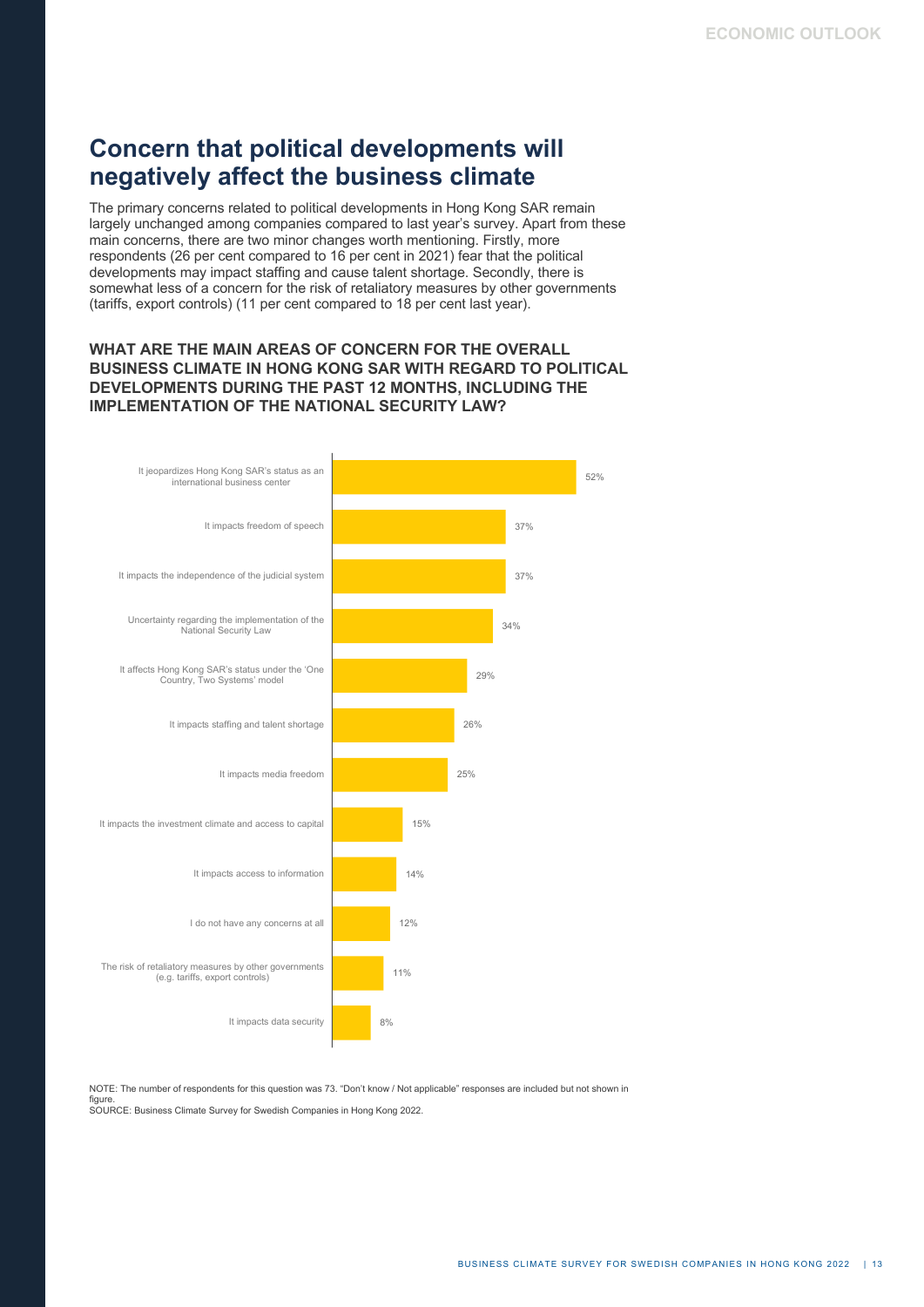**HOW DO YOU EXPECT THAT POLITICAL DEVELOPMENTS WILL IMPACT YOUR COMPANY'S FUTURE PLANS IN HONG KONG?**

 $\alpha$ **"It accelerates the reduction of a difference between Hong Kong SAR and Mainland China. This means that we will simply move to the Mainland faster as there is no real advantage of Hong Kong SAR, and if we need a regional hub outside of the Mainland, we will move to Singapore."** 

**Company representative** Swedish company

**"The biggest problem is when it infects (the legal system) the education sector, then I cannot keep my skilled personal who will emigrate en masse. We will be more careful in monitoring trends and be ready to take actions to move operations if necessary."**

**Company representative** Swedish company

**"Not much, maybe it does make the case for being in Hong Kong SAR less attractive as PRC cities could be better places when covering Chinese markets."**

**Company representative** Swedish company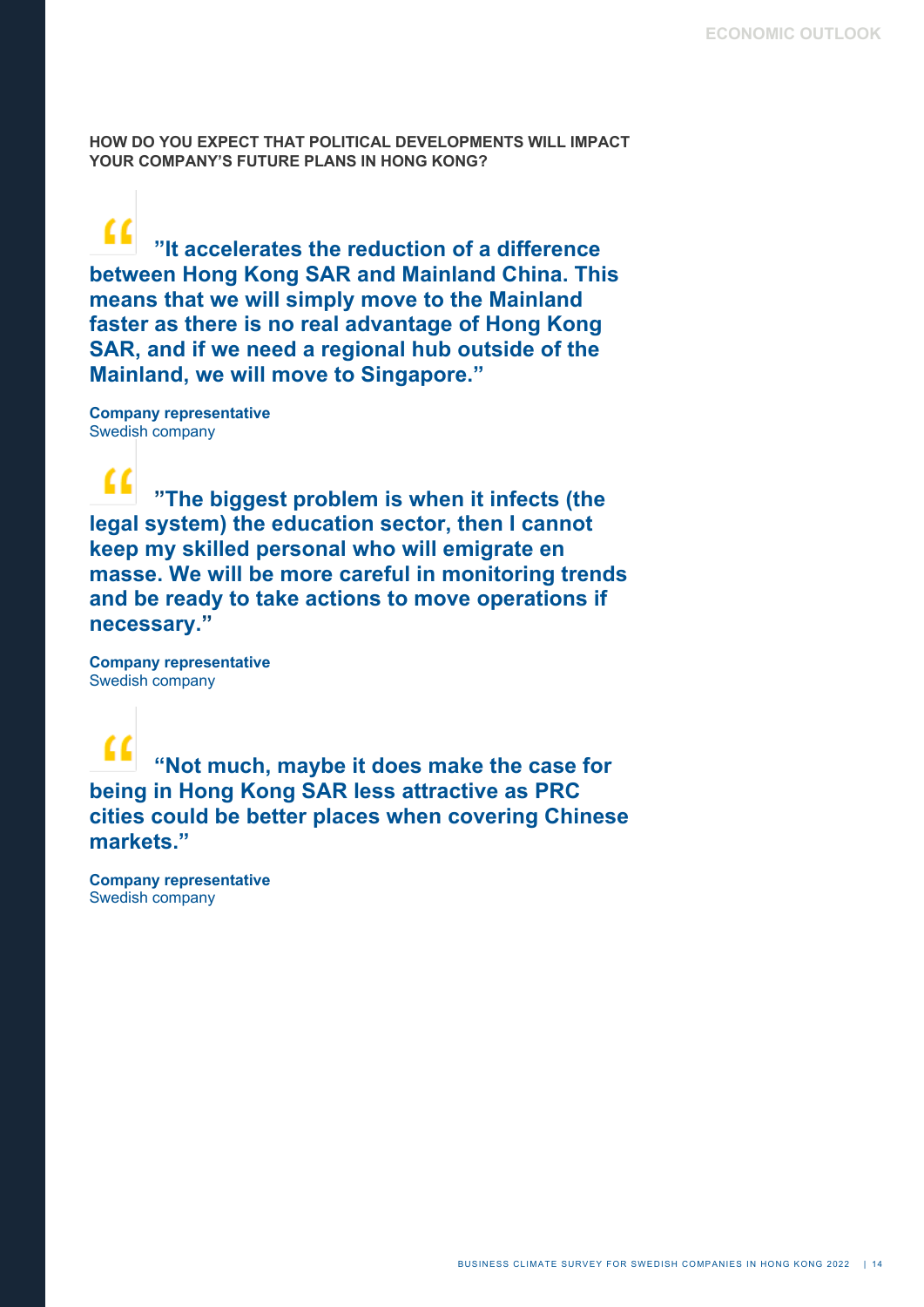# **COVID-19 MEASURES**

### **COVID-19-related travel policies have the biggest impact on businesses**

In terms of COVID-19 policies, the top three measures affecting respondents' businesses are travel related: *international travel restrictions and limited/cancelled flights* (82 per cent), *closed borders to non-residents/visitors/tourists* (68 per cent), and *mandatory quarantine and testing* (47 per cent). Overall, the answers are similar to those in last year's report, except for the larger share of respondents considering c*losed schools* to have been a larger issue (22 per cent compared to 10 per cent last year).

#### **WHICH COVID-19-RELATED MEASURES IN HONG KONG HAVE AFFECTED YOUR BUSINESS THE MOST?**



NOTE: Reduced and increased represent aggregation of slight / significant development changes. The numbers of respondents for this question were 62 (2021), 72 (2022). "Don't know / Not applicable" responses are included but not shown in figure.<br>SOURCE: Business Climate Survey for Swedish Companies in Hong Kong 2021 and 2022.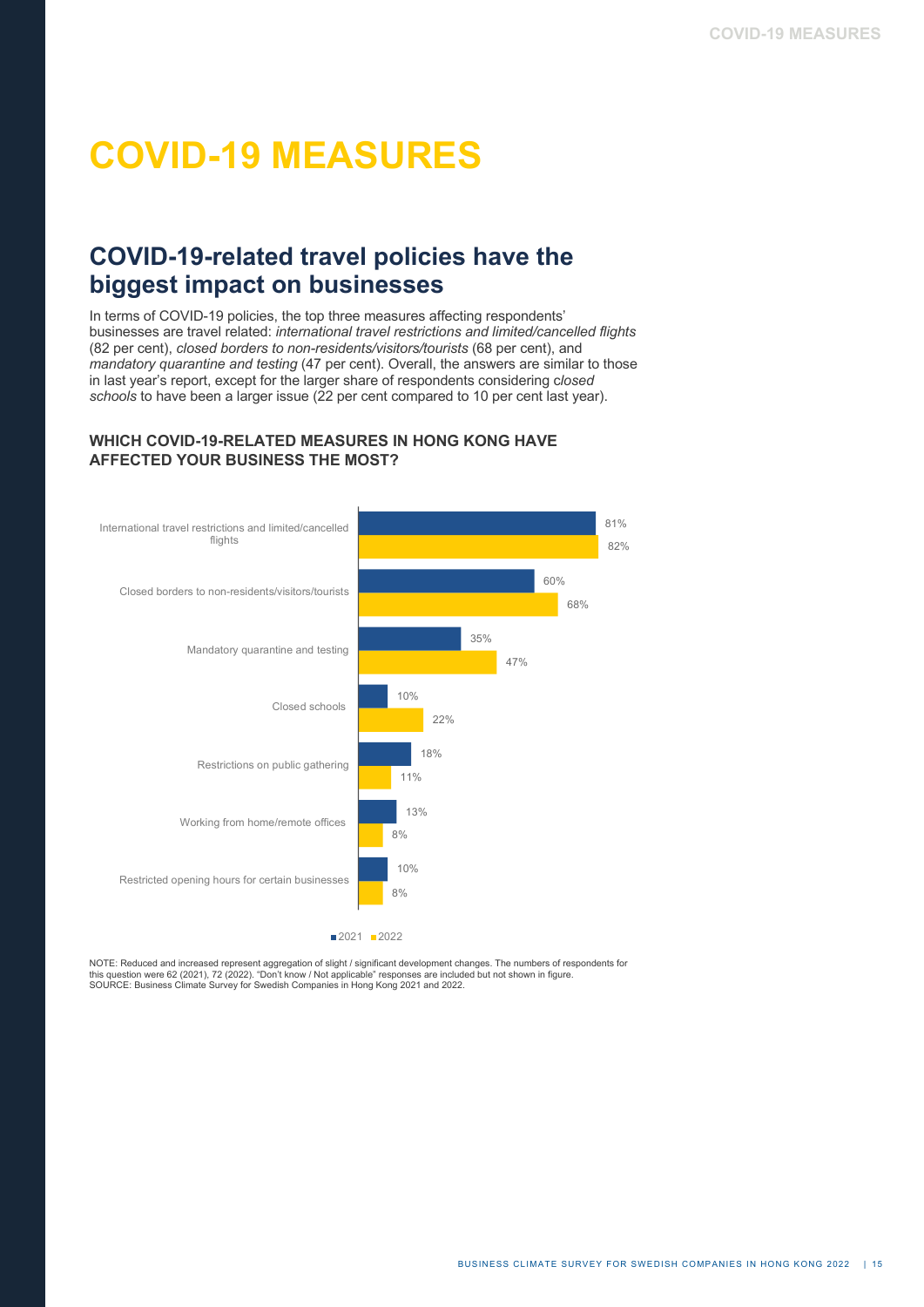## **The government's response to COVID-19 is considered inadequate**

Attitudes concerning the Hong Kong government's response to COVID-19 have changed drastically since last year's survey. Last year almost half of the respondents (46 per cent) considered the government's COVID-19 measures to have been adequate to some or a great extent, merely 10 per cent agree with such a statement this year. Instead, 74 per cent mean that measures have been partially or not at all adequate; 50 per cent give the measures the lowest possible grade.

#### **DO YOU CONSIDER THE MEASURES TAKEN BY THE HONG KONG GOVERNMENT IN RESPONSE TO COVID-19 TO BE ADEQUATE?**



NOTE: Reduced and increased represent aggregation of slight / significant development changes. The numbers of respondents for<br>this question were 62 (2021) and 66 (2022). "Don't know / Not applicable" responses are included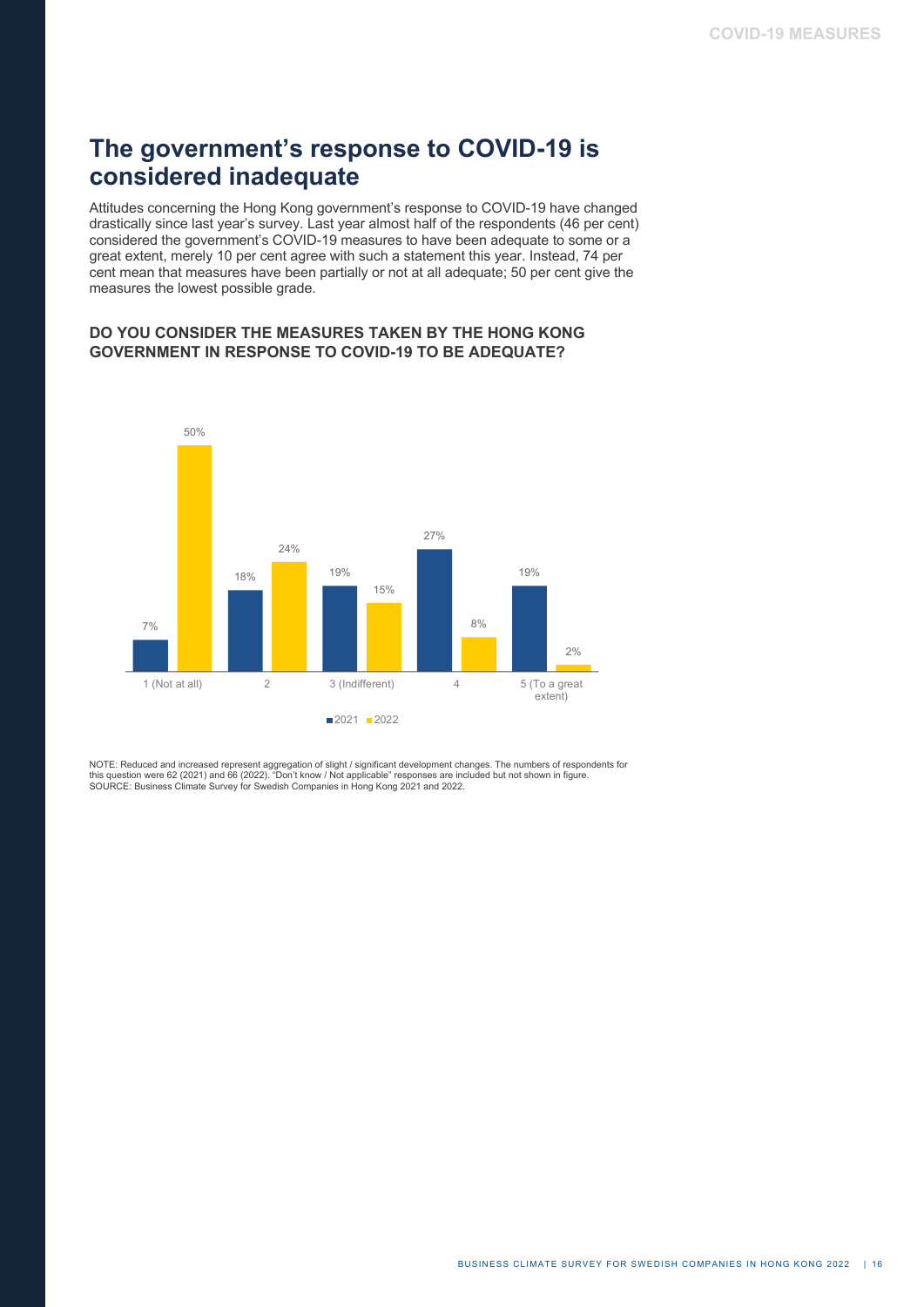# **The lack of a clear exit plan is the biggest deficiency**

As emphasised by numerous respondents, both in the survey and during discussion rounds, the uncertainty caused by the government's COVID-19 policies is strongly affecting the business climate in Hong Kong. This is highlighted here once again: Company representatives consider the *lack of a clear exit plan* to be the biggest deficiency of the Hong Kong government's handling of the COVID-19-crisis, selected by 62 per cent of respondents. Other main areas with significant room for improvement are *more efficient management of home quarantine arrangement* (47 per cent*), softer border controls and social distancing regulations* (41 per cent), and *better preparedness* (37 per cent).

#### **IN YOUR OPINION, WHAT COULD HAVE BEEN DONE BY THE HONG KONG GOVERNMENT IN ITS HANDLING OF THE COVID-19 CRISIS?**



NOTE: Reduced and increased represent aggregation of slight / significant development changes. The number of respondents for this question was 73. "Don't know / Not applicable" responses are included but not shown in figure. SOURCE: Business Climate Survey for Swedish Companies in Hong Kong 2022.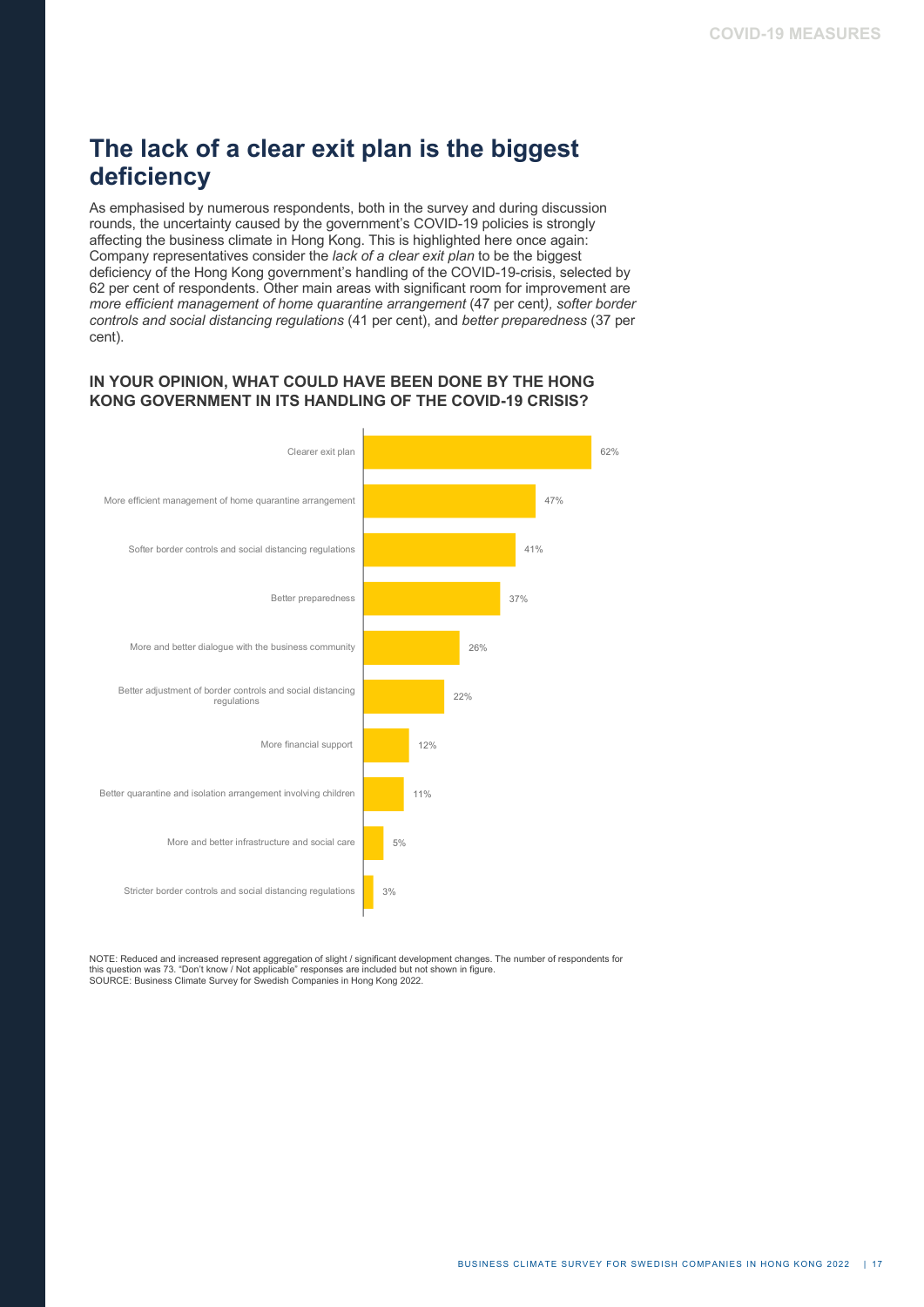$\alpha$ **"We are running the risk of having some of our senior management caught in Hong Kong when their ability to perform is greatly linked to them being able to travel regionally and globally."** 

**Company representative** Swedish company

#### $\alpha$ **"Travelling is essential for our growth. Unless borders open up we need to look for other options."**

**Company representative** Swedish company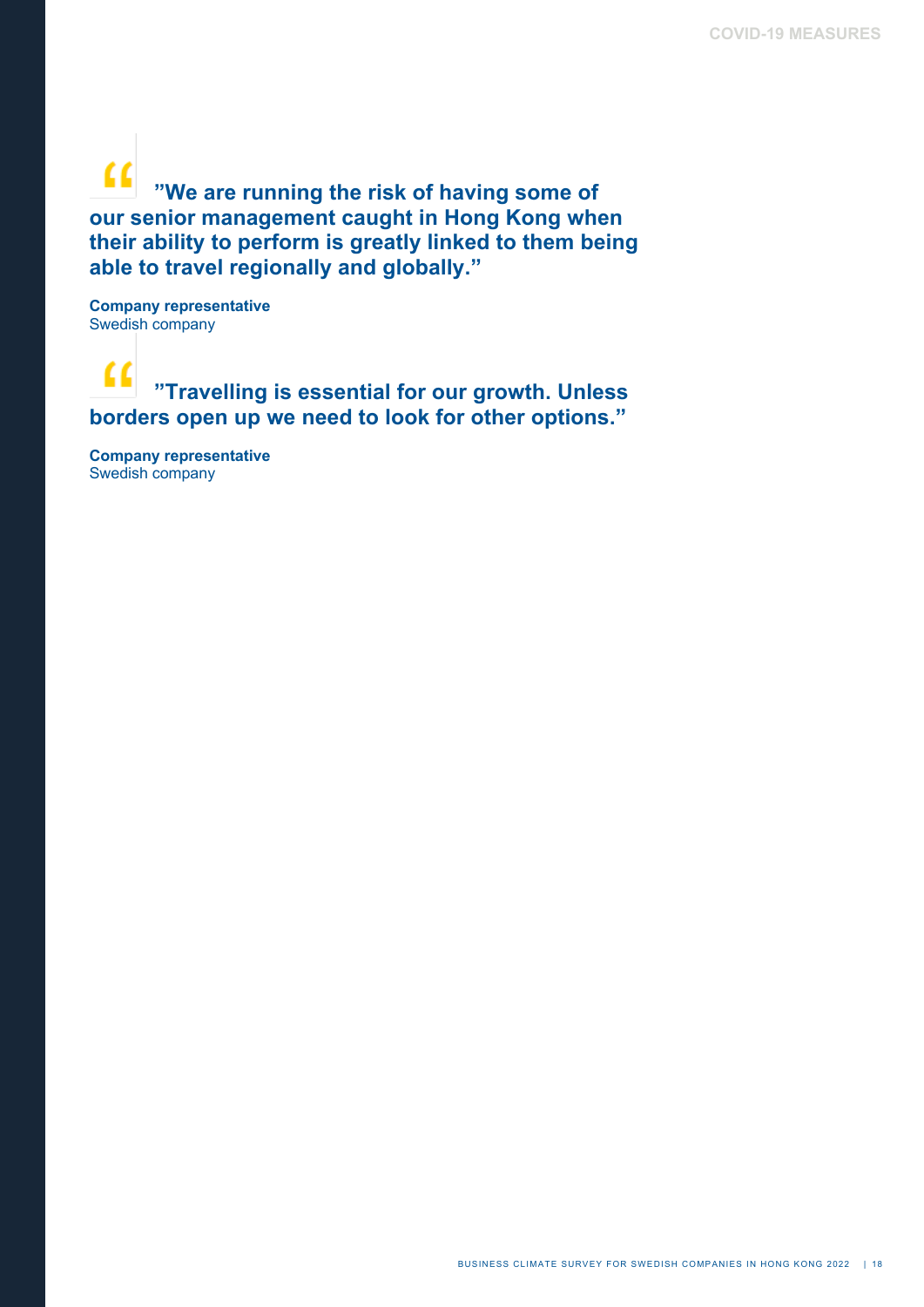### **A negative impact on talent pool and hiring**

Among the respondents, the three most substantial effects on talent retention and recruitment in Hong Kong are a *decreasing talent pool* (32 per cent), *business continuity plans* (26 per cent), and *difficulties in hiring overseas talent* (24 per cent). Retaining talent, both local and foreign, also seems to be an issue, stated by 22 per cent and 21 per cent respectively. It is worth mentioning that *don't know/not applicable* was selected by 27 per cent of the respondents.

#### **HAVE THE COVID-19 MEASURES IMPACTED YOUR COMPANY IN TALENT RETENTION AND RECRUITMENT IN HONG KONG? IF SO, WHAT WERE THE MOST SUBSTANTIAL EFFECTS?**



NOTE: Reduced and increased represent aggregation of slight / significant development changes. The number of respondents for this question was 72. "Don't know / Not applicable" responses are included but not shown in figure. SOURCE: Business Climate Survey for Swedish Companies in Hong Kong 2022.

#### $\epsilon$  **"There has been an enormous braindrain. We used to receive around 1, 000 applications per year, now we basically do not receive any at all."**

**Company representative** Swedish company

**"No changes to our plans as eventually the Hong Kong SAR government will need to open and on the way that it was structured, it will continue to be the Mainland China/Asia pivot point."** 

**Company representative** Swedish company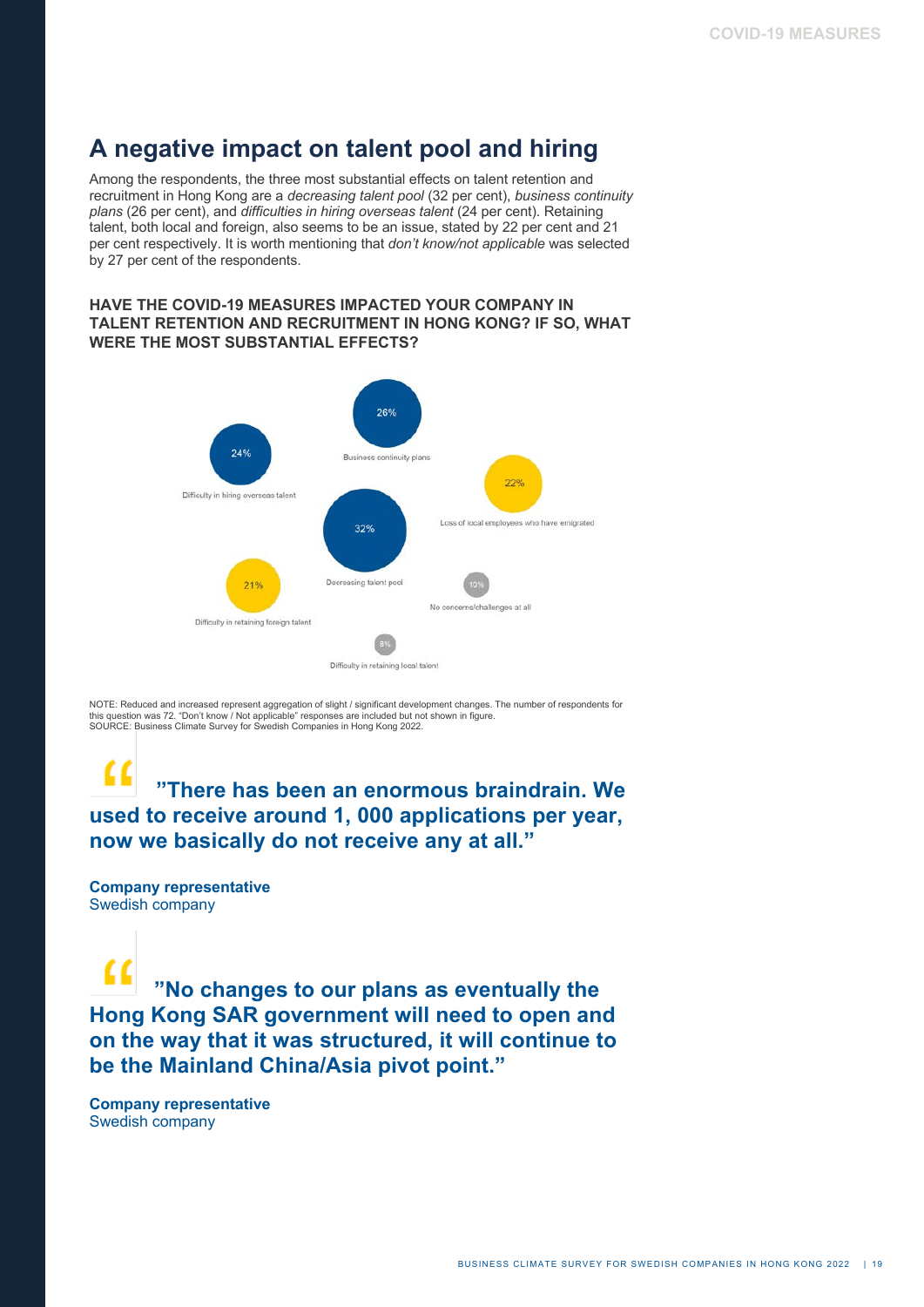# **THE MARKET**

### **62 per cent use Hong Kong as a regional HQ for the Asia-Pacific region**

62 per cent use Hong Kong as their regional headquarters for the Asia-Pacific region (compared to 53 per cent in 2021 and 63 per cent in 2020). The top four purposes of the regional headquarters remain in the same hierarchical order as in last year's report: *overall management*, *sales*, *purchasing & sourcing*, and *financial control.*



#### **WHAT IS THE PURPOSE OF THE REGIONAL HEADQUARTERS?**

NOTE: The number of respondents for this question were 33 (2021), 45 (2022). "Don't know / Not applicable" responses are included but not shown in the graph.

SOURCE: Business Climate Survey for Swedish companies in Hong Kong 2021 and 2022.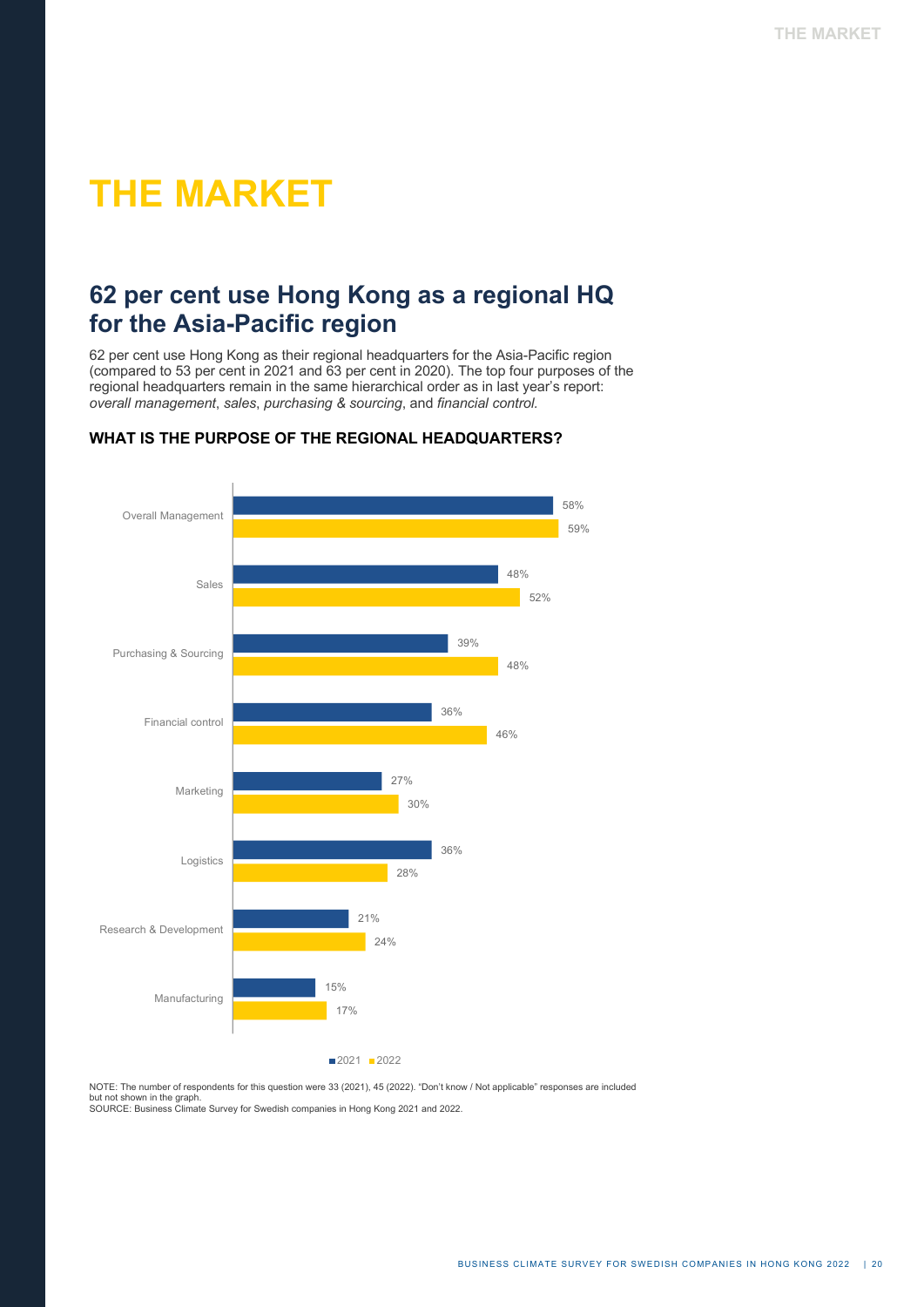$\alpha$  **"Uncertain business climate due to COVID-19 regulations, as well as the governments' grip of freedom of speech, national security, and choking of Hong Kong in general. Hong Kong has been ripped of its uniqueness and the reason why we wanted to do business in this particular city."**

**Company representative** Swedish company

 $\epsilon$  **"Data security, privacy laws, handling consumer data – laws are not very clear and leave room for interpretation, and if you are in an unfavourable light from Beijing there is a risk."**

**Company representative** Swedish company

 **"We still have faith that Hong Kong can remain the regional hub and we are planning to stay, no change. "** 

**Company representative** Swedish company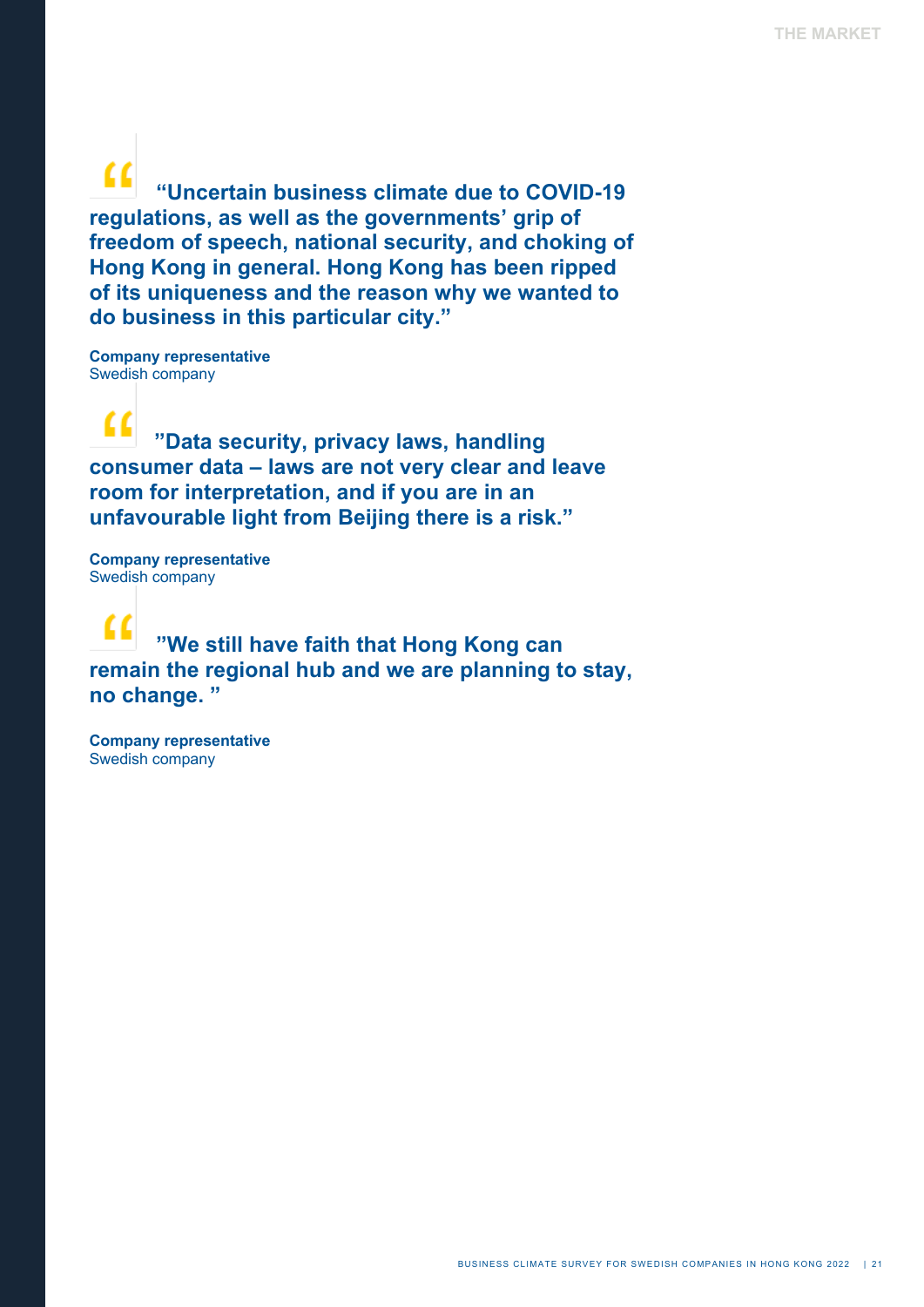# **Business conditions are still considered favourable**

Overall, business conditions in Hong Kong meet companies' needs and are generally favourable. *Corporate taxation* in Hong Kong is the most widely met condition (2021: 2, 2020: 1). *Personal safety* and *physical infrastructure* also figure among the top four, in line with the results from 2021 and 2020. The importance of Hong Kong's financial system climbs to a third place, but this relative gain is due to the worsening of other conditions.

Business conditions are considered less favourable than in the previous two years, marking the continuation of a downward trend. The 2022 business climate survey shows a mild deterioration across the board, with all business conditions mentioned having worsened since last year's survey. Compared with the previous two years, all conditions are on their three-year-low.

#### **PLEASE RATE FROM 1-9 HOW THE BELOW CONDITIONS MEET THE NEEDS OF YOUR COMPANY'S BUSINESS IN HONG KONG:**



NOTE: The number of respondents for this question was 73. "Don't know / Not applicable" responses are included but not shown in figure. SOURCE: Business Climate Survey for Swedish Companies in Hong Kong 2022.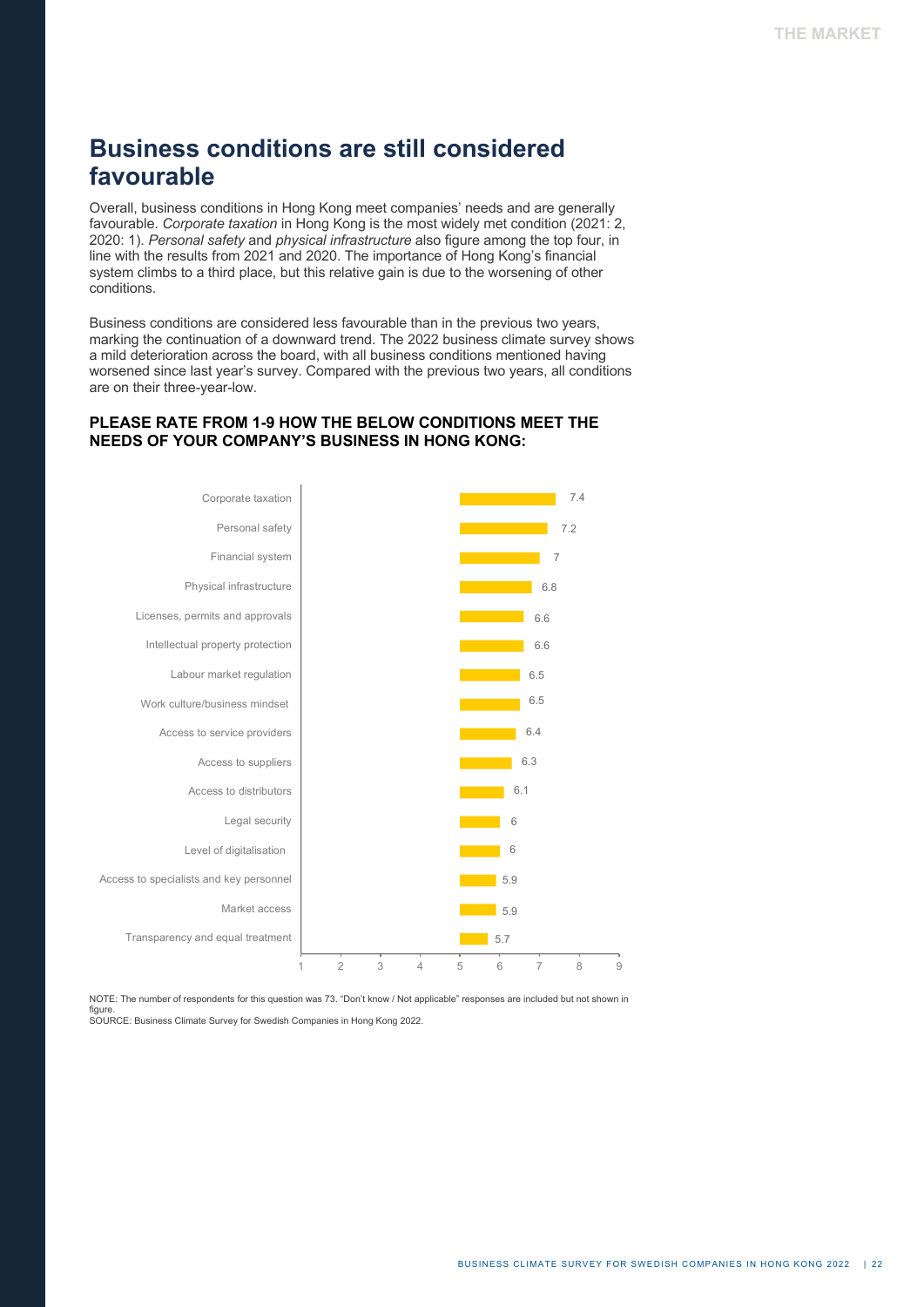### **Previously strong advantages of doing business in Hong Kong are diminishing**

The 2022 Business Climate Survey shows a reshuffle of the perceived advantages of doing business in Hong Kong compared to previous years.

In line with survey results from 2021 and 2020, *taxation system* remains a top advantage, as does *gateway to Mainland China*. However, the importance of other previous advantages has diminished. Asked to choose a maximum of five advantages, 24 per cent of the respondents mentioned *legal & regulatory systems,* down from 39 per cent in 2021 and 46 per cent in 2020. The advantage of Hong Kong's *free market economy* displays a similar pattern and so does *geographical location.*

#### **WHICH ARE THE MOST SIGNIFICANT ADVANTAGES OF BEING IN HONG KONG WITH REGARDS TO YOUR BUSINESS ACTIVITY? CHOOSE MAXIMUM FIVE.**



NOTE: The numbers of respondents for this question were 62 (2021) and 72 (2022). "Don't know / Not applicable" responses are included but not shown in the graph. SOURCE: Business Climate Survey for Swedish companies in Hong Kong 2021 and 2022.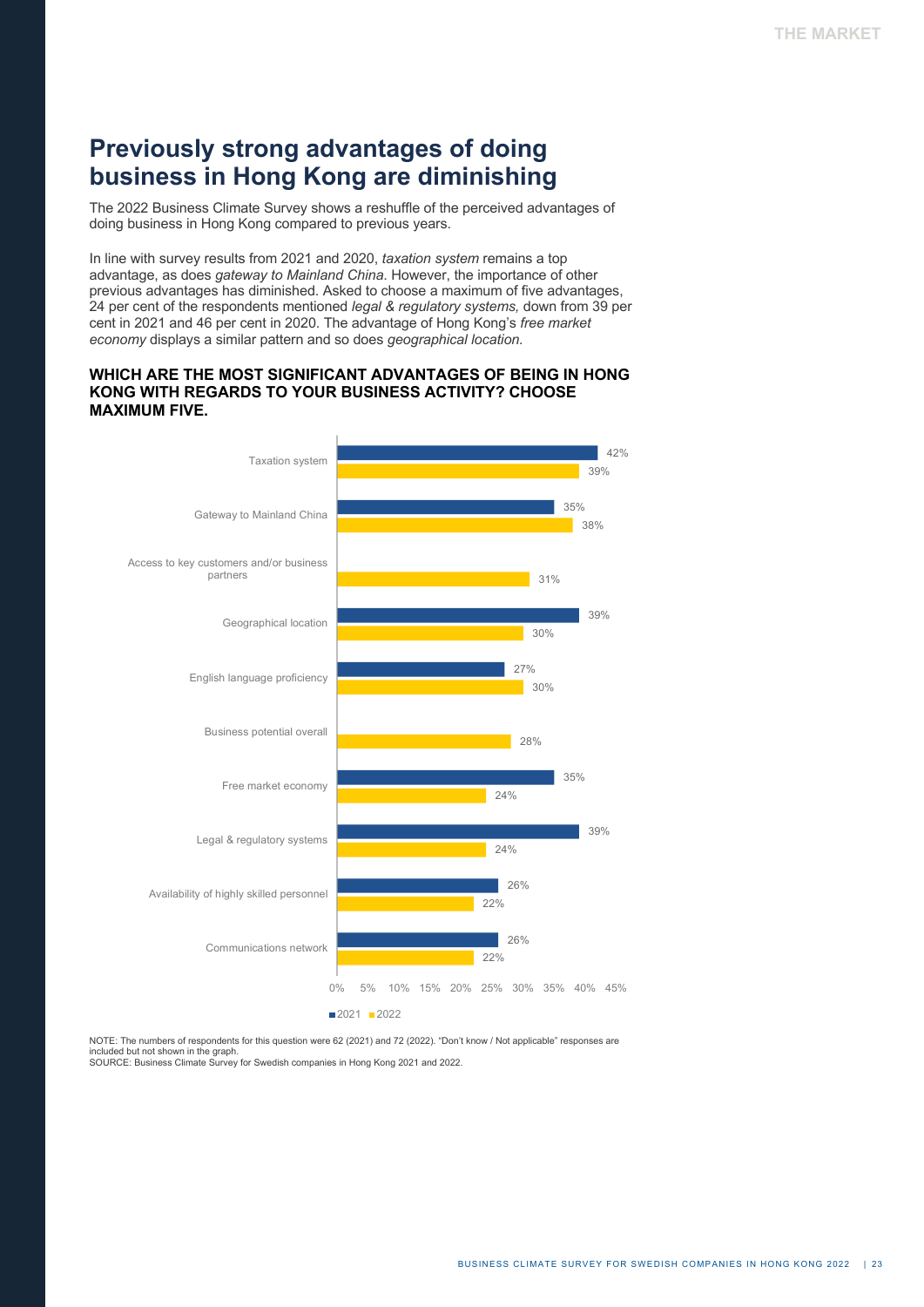## **Mainland China remains the most interesting market, but interest is declining**

Mainland China remains the uncontested number one, but Swedish companies' interest in the market has declined. About 60 per cent of the company representatives rank China as one of their top five interesting markets – a figure that was 64 per cent in 2021 and 75 per cent in 2020. There is a slight change in the top three Asian markets as Vietnam is emerging as equally important as Hong Kong SAR in 2022.

#### **WHICH MARKETS IN ASIA DO YOU CONSIDER MOST INTERESTING FOR YOUR COMPANY IN THE NEXT THREE YEARS?**



NOTE: This question had 73 responses. "Don't know / Not applicable" responses are included but not shown in the graph. SOURCE: Business Climate Survey for Swedish companies in Hong Kong 2022.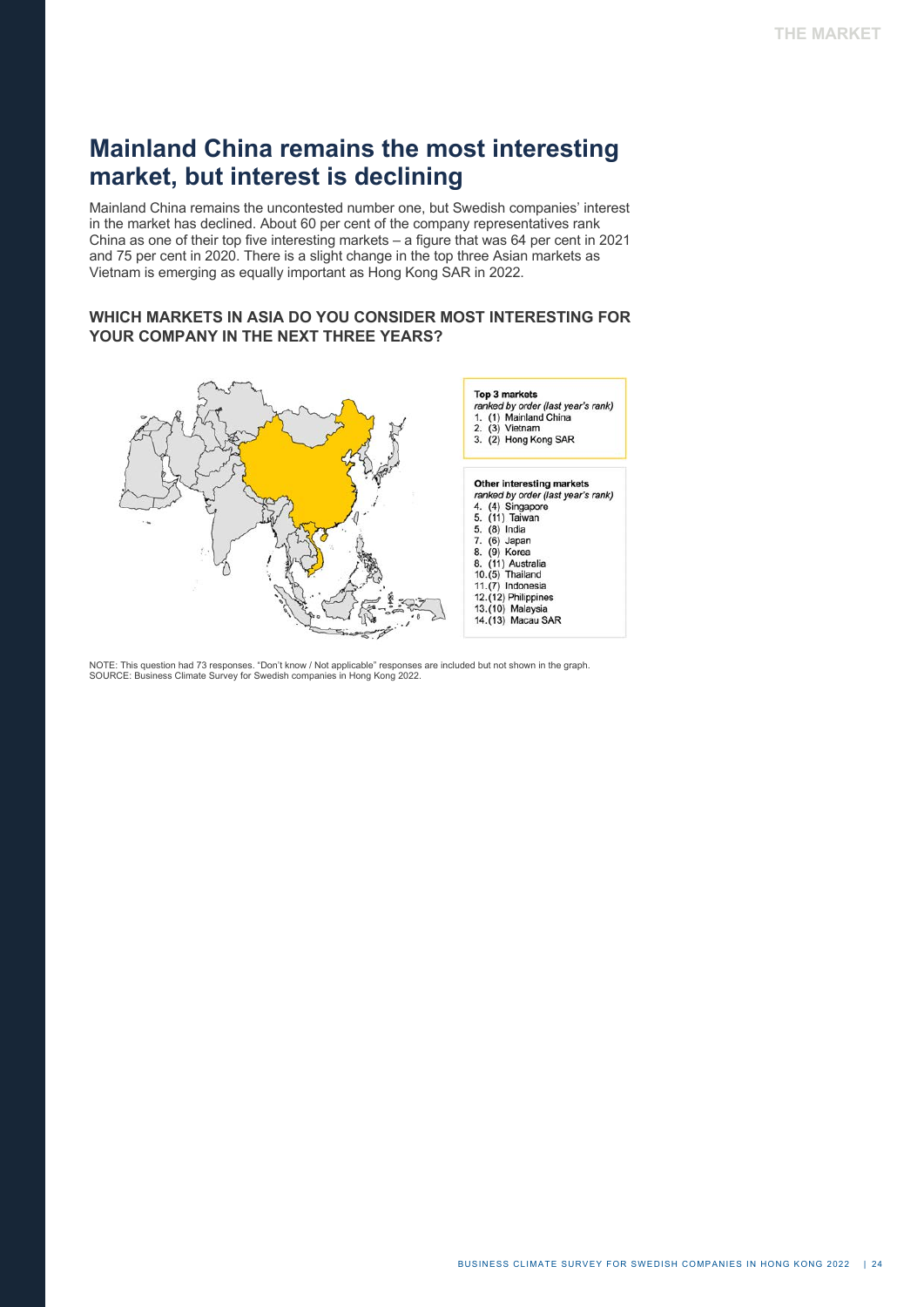# **Hong Kong is still perceived to be highly competitive**

Hong Kong is still perceived to be competitive, despite factors of uncertainty affecting the business climate. 35 per cent of respondents consider Hong Kong to be very, or most, competitive in comparison to other international cities. Only 28 per cent state that Hong Kong is comparatively less competitive.

#### **WHAT IS YOUR ASSESSMENT OF HONG KONG'S OVERALL COMPETITVENESS COMPARED TO OTHER INTERNATIONAL CITIES IN THE REGION AND GLOBALLY?**



NOTE: This question had 73 responses. "Don't know / Not applicable" responses are included but not shown in the graph. SOURCE: Business Climate Survey for Swedish companies in Hong Kong 2022.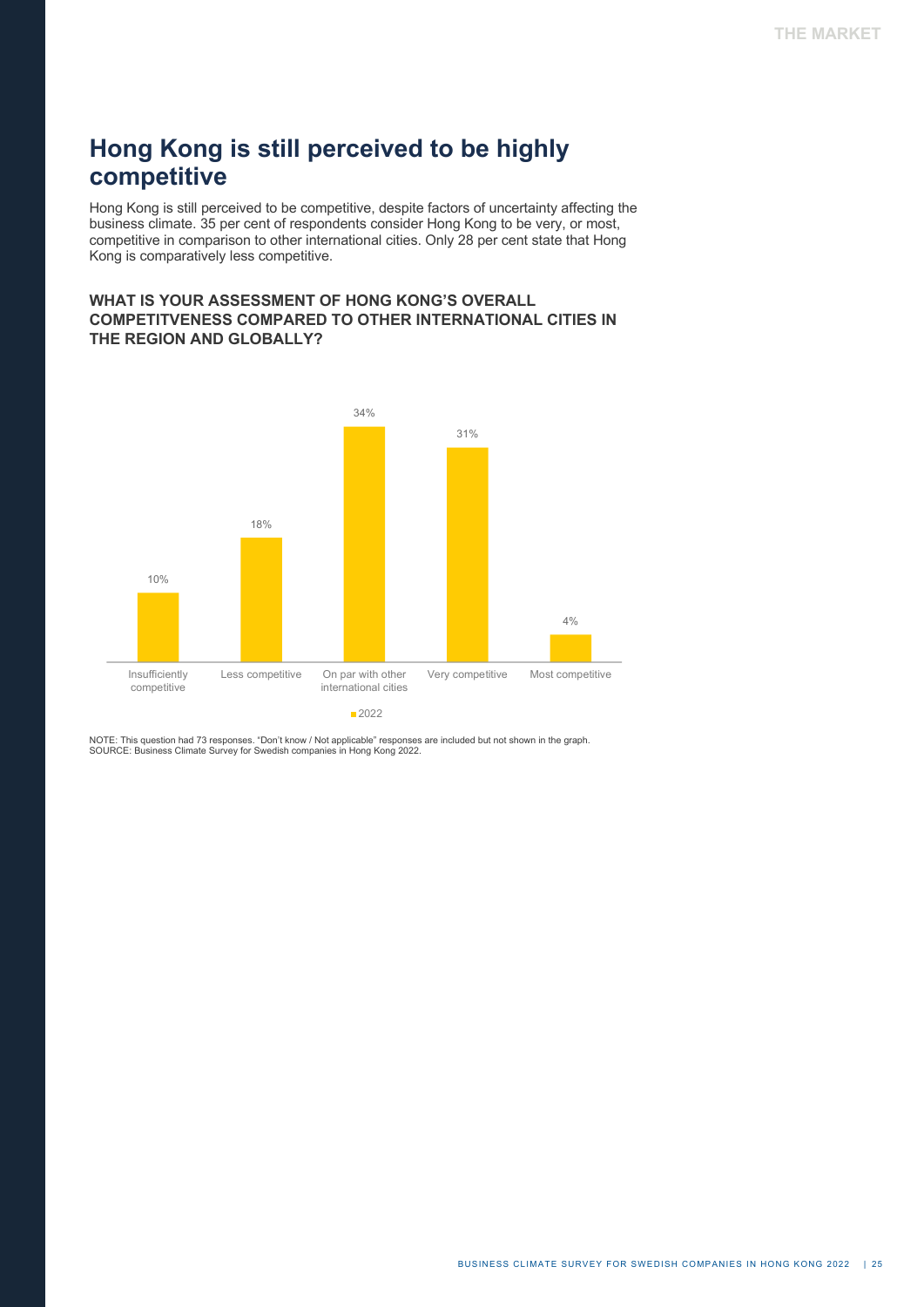## **28 per cent consider the GBA important or very important to their companies' growth prospects**

The Greater Bay Area (GBA) integration initiative was launched in 2018, with the aim to integrate the two special administrative regions of Hong Kong and Macau with the nine main cities of the Guangdong province.

Last year's survey describes the overall sentiment towards the GBA as "too early to tell". Our 2022 survey depicts a different reality: 28 per cent of company representatives view the importance of the GBA as *"very important*" or "*important*" for their organisation's growth prospects. Overall, around half of the respondents consider the GBA to have importance for growth prospects.

#### **HOW DO YOU VIEW THE IMPORTANCE OF THE GREATER BAY AREA TO YOUR ORGANISATION'S GROWTH PROSPECTS?**



NOTE: This question had 73 responses. "Don't know / Not applicable" responses are included but not shown in the graph. SOURCE: Business Climate Survey for Swedish companies in Hong Kong 2022.

 **"I think Hong Kong SAR will merge into the GBA and become a part of a much bigger pot. Will it still remain unique? Probably not, but it will be part of a bigger puzzle."** 

**Company representative** Swedish company

 **"Logistics certainly will be a benefit and cost saving."**

**Company representative** Swedish company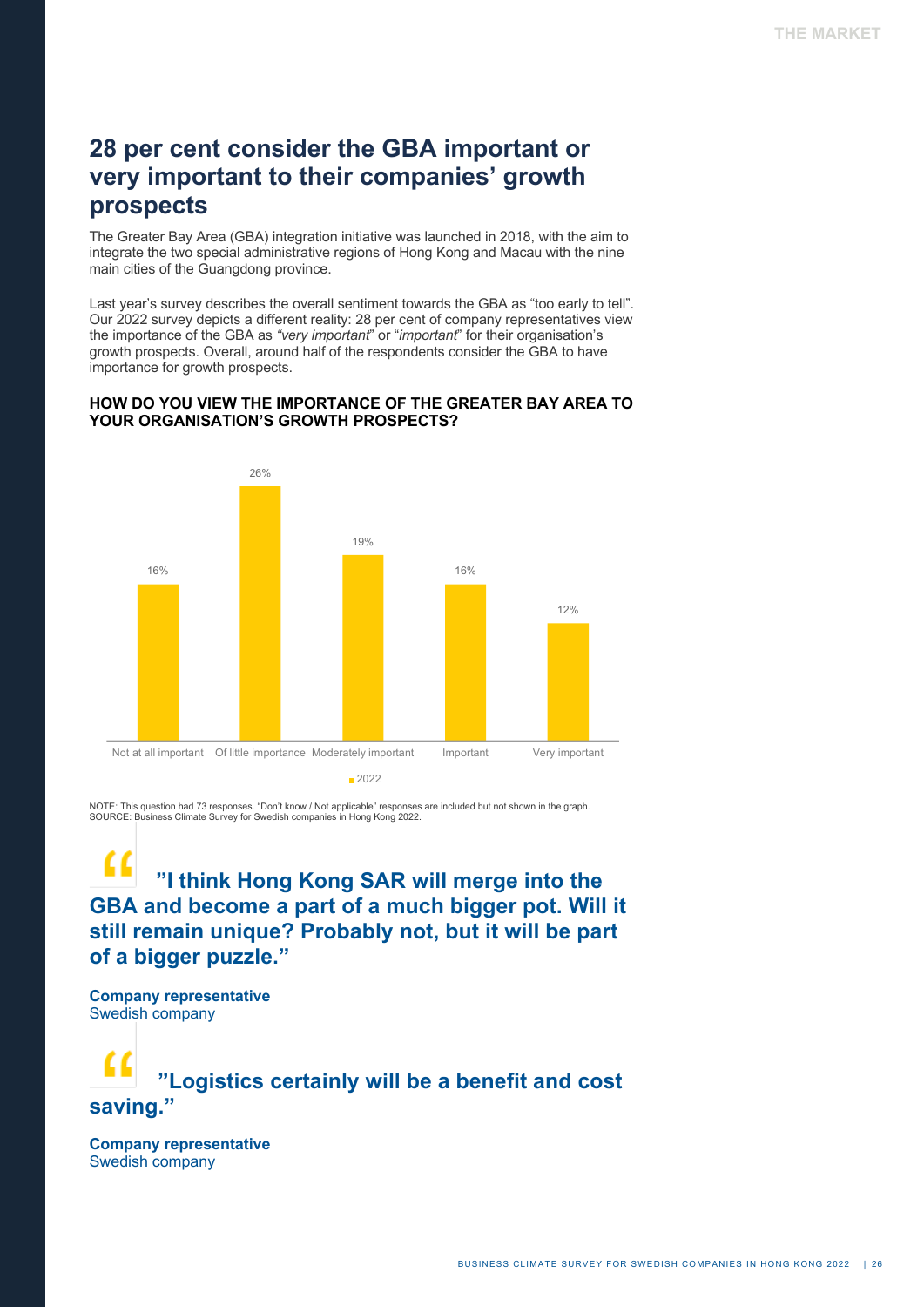## **COVID-19 impacts and restrictions remain crucial challenges for 87 per cent of businesses**

The top three challenges remain unchanged compared to last year. *COVID-19 impacts and restrictions* is the biggest challenge for Swedish companies in Hong Kong, highlighted by 87 per cent of respondents (69 per cent last year). *High cost of rent or property* has figured among the top challenges for many years but has gone down considerably, and *political developments,* also slightly down. *Direction from Mainland China* remains a concern, in line with findings from last year's survey.

#### **WHAT ARE THE TOP THREE FACTORS THAT YOU CONSIDER THE MOST CHALLENGING FOR YOUR BUSINESS IN HONG KONG?**



NOTE: The number of respondents for this questions were 62 (2021) and 73 (2022). "Don't know / Not applicable" responses are included but not shown in the graph. SOURCE: Business Climate Survey for Swedish companies in Hong Kong 2021 and 2022.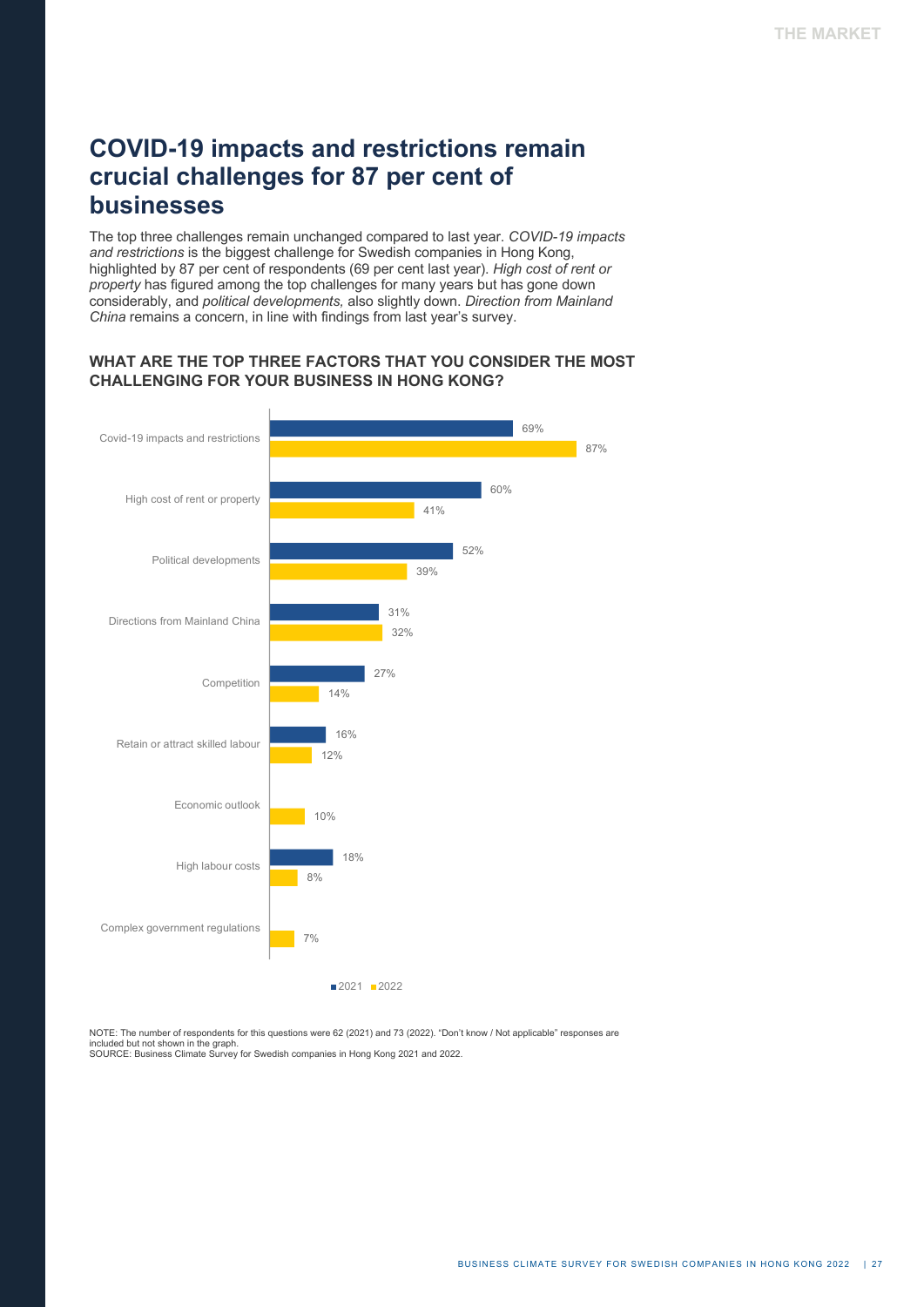### **27 per cent of companies encountered trade barriers in 2021**

27 per cent of respondents stated that their company had encountered trade barriers in the past year. Among these barriers, *technical regulations or standards* and *customs procedures* were the most common. A few respondents expressed having encountered COVID-19 related trade barriers (travel restrictions), which they specified under the *other, please specify* answer choice.

#### **IN THE PAST YEAR, HAS YOUR COMPANY ENCOUNTERED TRADE BARRIERS IN HONG KONG WITH A NOTICEABLY NEGATIVE IMPACT ON OPERATIONS, IN ANY OF THE FOLLOWING AREAS?**



NOTE: The number of respondents for this question was 73. The figure shows the number of respondents having encountered the respective barriers. SOURCE: Business Climate Survey for Swedish Companies in Hong Kong 2022.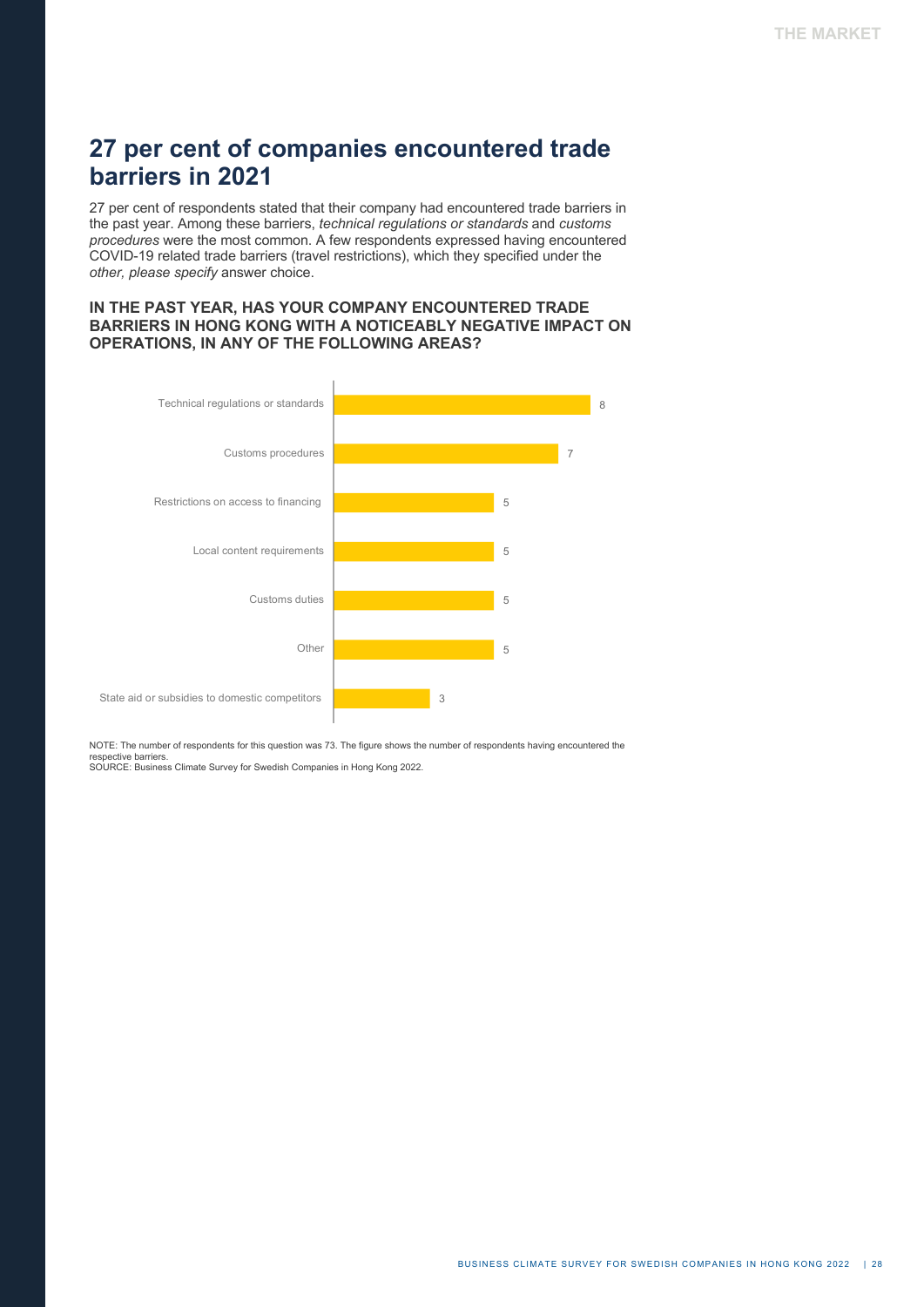# **HOW SWEDISH COMPANIES SUCCEED IN HONG KONG**

## **Swedish companies' operations in Hong Kong**

The Swedish companies' main areas of operation have remained relatively stable throughout the past years. However, there have been some changes: more companies carry out *marketing and/or sales* operations, and *sourcing and trading* is up to 41 per cent from 26 per cent last year; there is a decline within *provision of services from* 45 per cent to 27 per cent.



#### **WHAT OPERATIONS DO YOU CARRY OUT IN HONG KONG?**

NOTE: The numbers of respondents for this question was 62 (2021) and 73 (2022). "Don't know / Not applicable" responses are included but not shown in figure. SOURCE: Business Climate Survey for Swedish Companies in Hong Kong 2021 and 2022.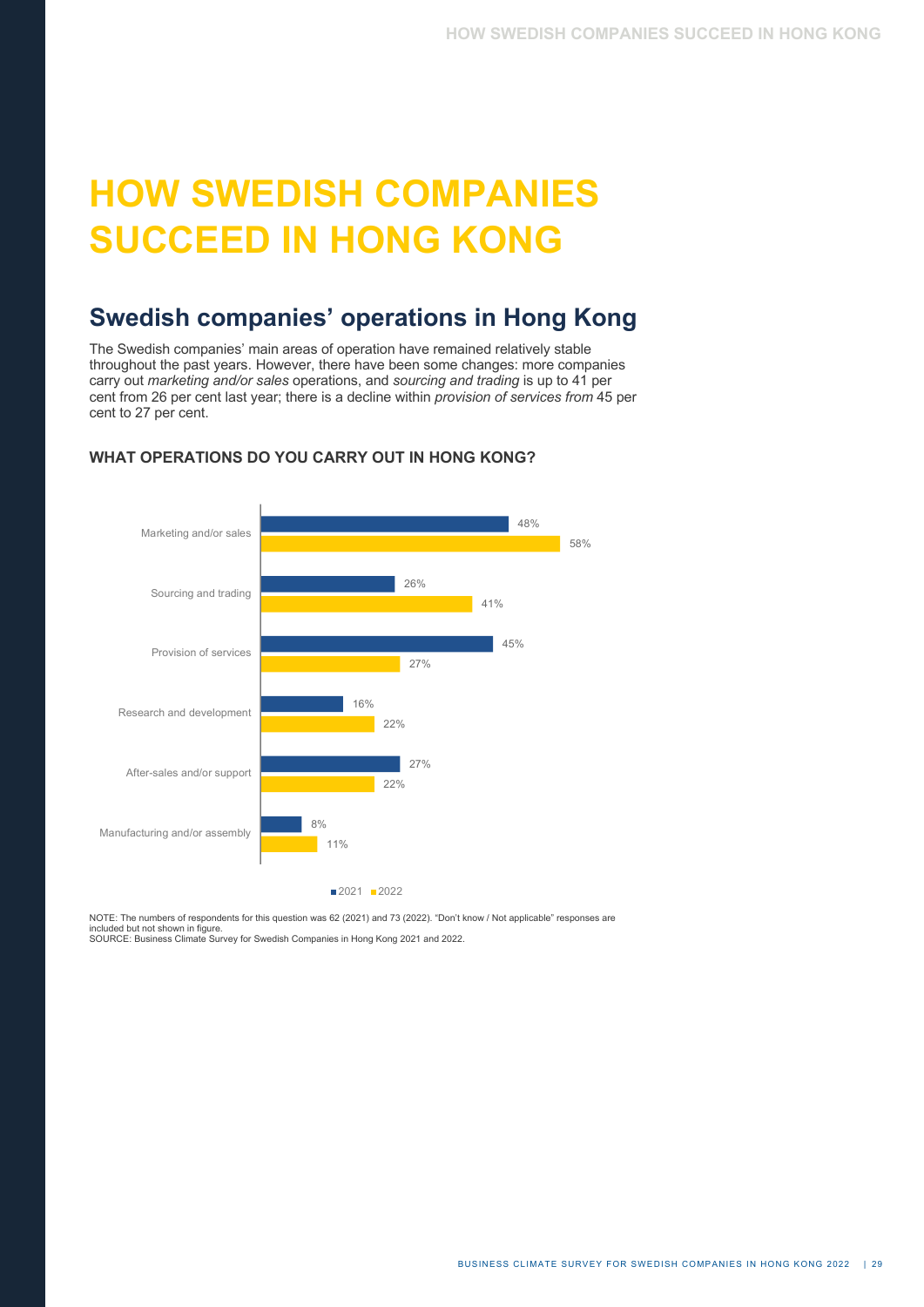# **Numerous factors considered important in maintaining competitiveness**

Company representatives consider numerous factors to be highly important for competitiveness in Hong Kong. *Collaboration with/feedback from customers*, *sales competence*, and *cost efficiency* are considered the three most important ones. But overall, differences in importance between most factors are marginal, although – *public affairs/ relations with government, digitalisation and e-commerce, and sustainability* – are considered slightly less important.

#### **TO DATE, ON A SCALE FROM ONE TO FIVE, HOW IMPORTANT HAVE THE FOLLOWING AREAS BEEN IN MAINTAINING COMPETITIVENESS IN HONG KONG?**



NOTE: The number of respondents for this question was 73. SOURCE: Business Climate Survey for Swedish Companies in Hong Kong 2022.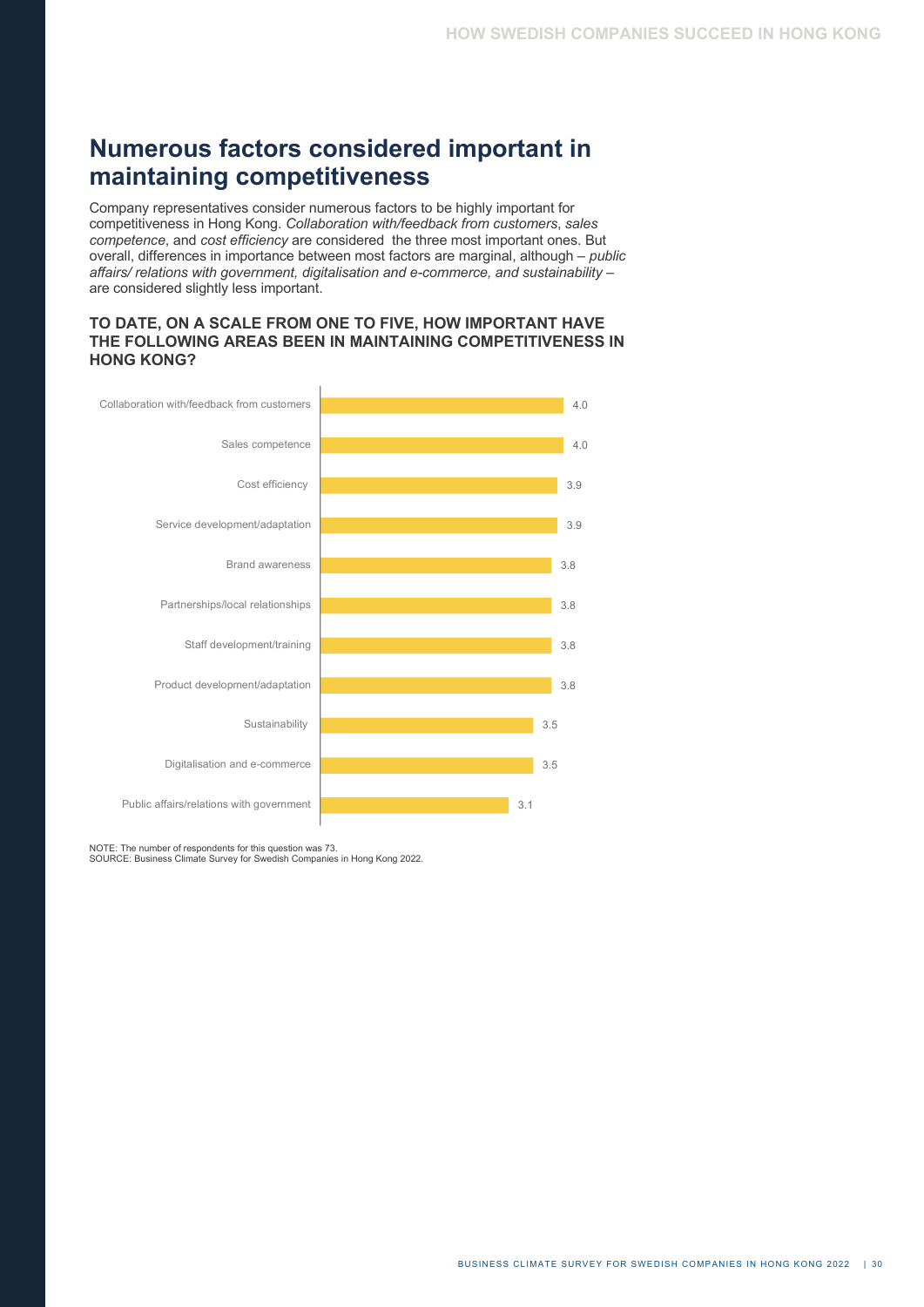# **The "Swedish brand" has a positive effect on business**

In line with results from previous years, most company representatives see the "Swedish brand" as a contributing factor to their businesses. 49 per cent consider it to contribute *to an extent, or great extent* and 20 per cent to contribute *partially*.

#### **TO WHAT EXTENT WOULD YOU ESTIMATE THAT THE "SWEDISH BRAND" CONTRIBUTES TO YOUR BUSINESS IN HONG KONG?**



NOTE: The numbers of respondents for this question were 79 (2020), 62 (2021), 70 (2022). "Don't know / Not applicable" responses are included but not shown in figure. SOURCE: Business Climate Survey for Swedish Companies in Hong Kong 2020-2022.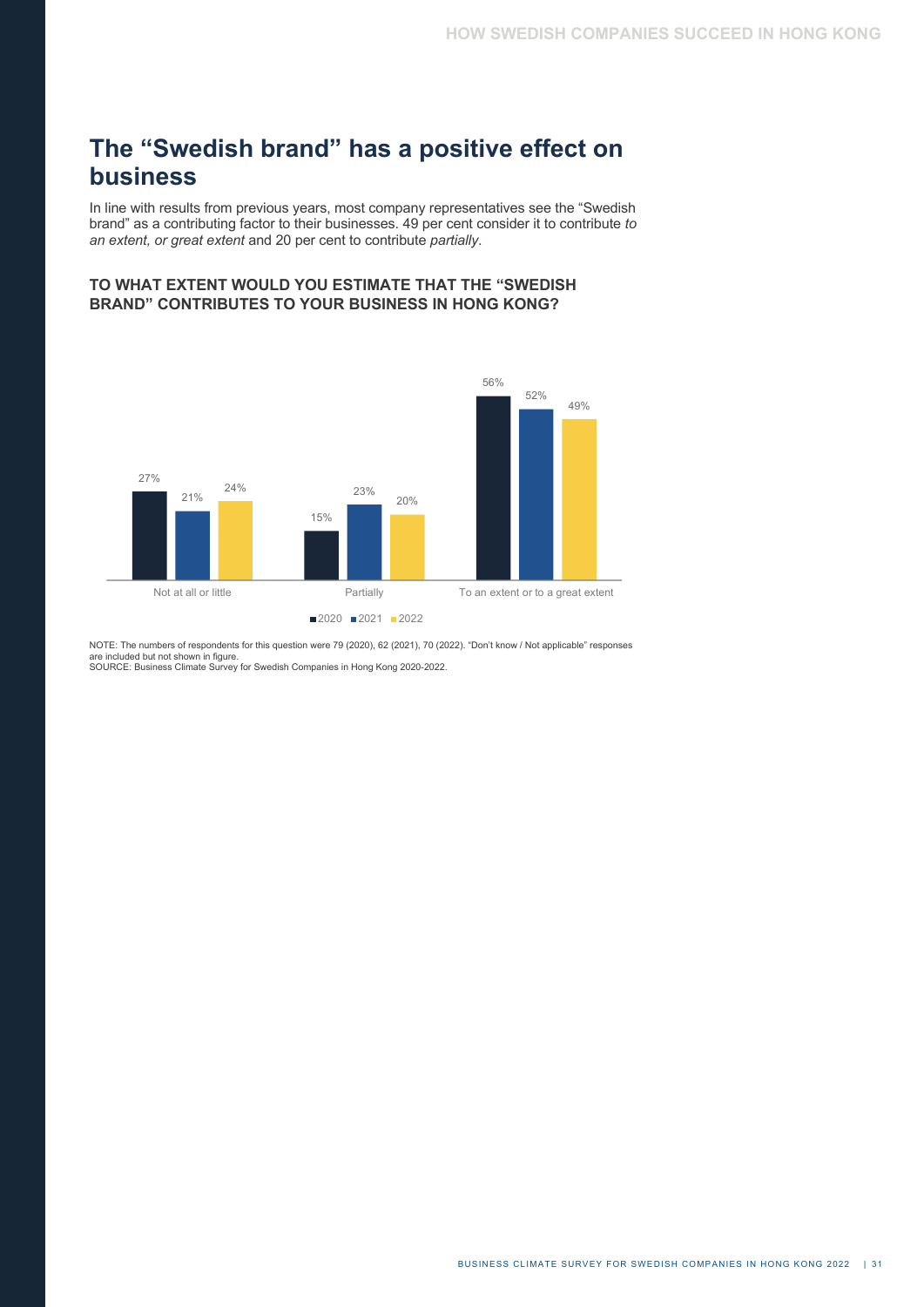# **The "Swedish brand" is associated with positive attributes**

In 2021, quality (77 per cent), trust (62 per cent) and sustainability (60 per cent) were ranked as the top three characteristics associated with the Swedish brand. This year's results show a shift in the rankings of the characteristics. Quality and sustainability have remained among the top three characteristics but trust has dropped from the 2<sup>nd</sup> top position in 2021 to the  $6<sup>th</sup>$  position in 2022. Innovation has moved up to be  $2<sup>nd</sup>$  in 2022.

#### **WHICH CHARACTERISTICS DESCRIBE HOW THE SWEDISH BRAND IS PERCEIVED IN HONG KONG?**



NOTE: The numbers of respondents for this question were 62 (2021) and 73 (2022). "Don't know / Not applicable" responses are included but not shown in figure. SOURCE: Business Climate Survey for Swedish Companies in Hong Kong 2021 and 2022.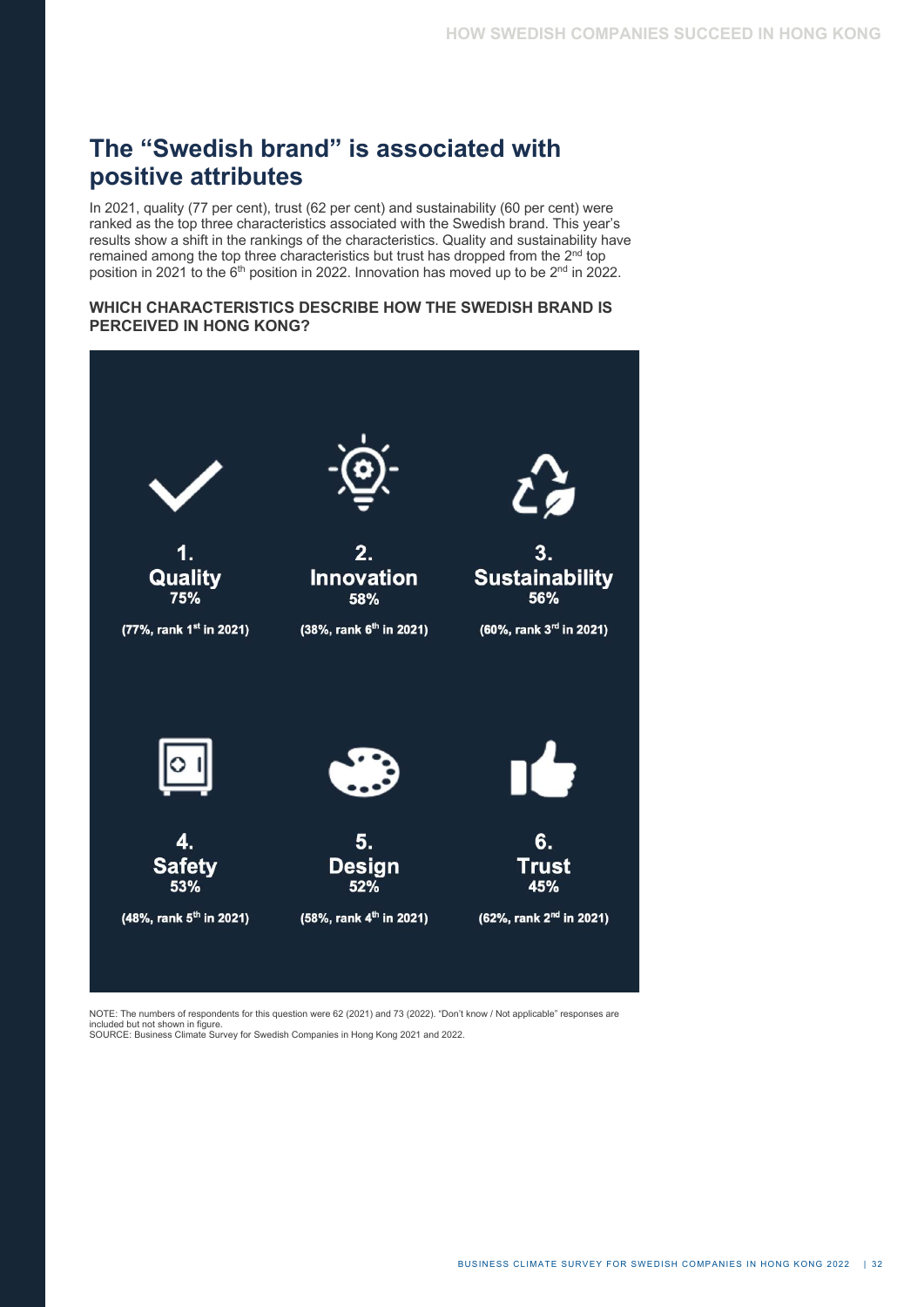# **ACTING SUSTAINABLY**

# **Low levels of corruption**

Hong Kong ranks 12<sup>th</sup> of 180 countries and territories in Transparency International's Corruption Perception Index 2021, meaning that in Asia, the territory is outranked only by Singapore. Hong Kong's high ranking is reflected in our results that are pointing to low levels of corruption. Only five out of the 73 company representatives participating in our survey reported having been exposed to corruption during the last year.

#### **HAS YOUR COMPANY IN HONG KONG BEEN EXPOSED TO CORRUPTION SUCH AS, BUT NOT LIMITED TO, ATTEMPTS OF BRIBERY OR FRAUD IN CONTACTS WITH ANY OF THE FOLLOWING AREAS?**



| <b>Corruption Perceptions Index 2021</b> |                |  |
|------------------------------------------|----------------|--|
| Country:                                 | Ranking:       |  |
| Denmark                                  | 1              |  |
| Finland                                  | $\overline{1}$ |  |
| New Zealand                              | $\overline{1}$ |  |
| Norway                                   | $\overline{4}$ |  |
| Singapore                                | $\overline{4}$ |  |
| Sweden                                   | $\overline{4}$ |  |
| Hong Kong SAR                            | 12             |  |
| Japan                                    | 18             |  |
| Taiwan                                   | 25             |  |
| South Korea                              | 32             |  |
| Mainland China                           | 66             |  |

SOURCE: Transparency International 2022

NOTE: The number of respondents for this question was 65.

SOURCE: Business Climate Survey for Swedish Companies in Hong Kong 2022.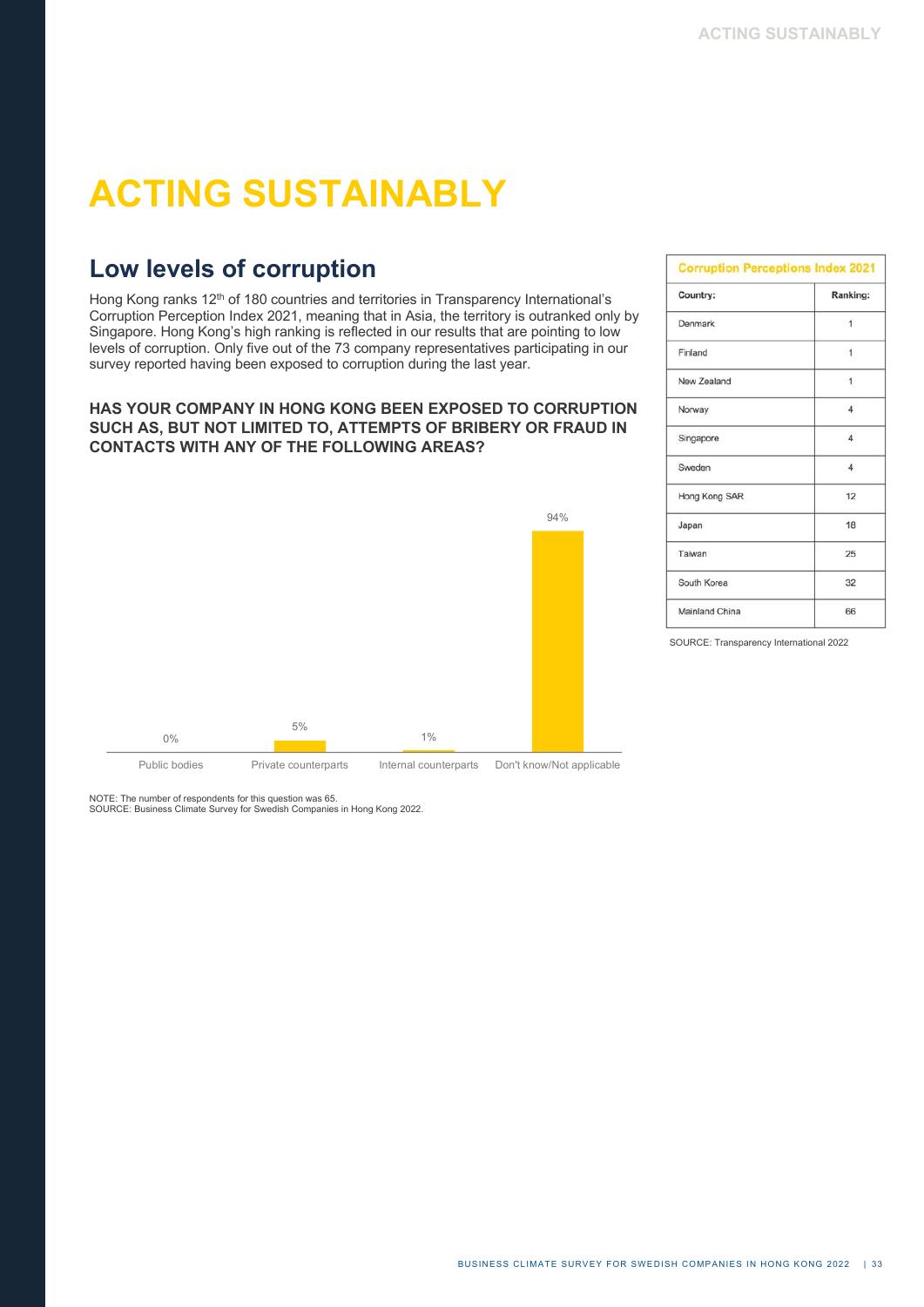## **Customers consider the environmental aspects of their consumption**

Consumers' attitude toward environmental aspects are changing. The part of respondents answering that customers show much or very much consideration for environmental aspects of product and services has remained relatively stable throughout the last years.

Although our report indicates a growing environmental awareness among consumers, many company representatives highlight that in terms of sustainable development, Hong Kong is still facing significant challenges. Considerable work will be needed to push forward the green transformation in the city. As mentioned in last year's Business Climate Survey, the long road ahead might create more business opportunities for companies with experience and know-how in green solutions.

#### **IN YOUR VIEW, TO WHAT EXTENT DO CUSTOMERS IN YOUR INDUSTRY IN HONG KONG CONSIDER ENVIRONMENTAL ASPECTS OF A PRODUCT OR SERVICE IN THEIR PURCHASING DECISION?**



NOTE: The numbers of respondents for this question were 79 (2020), 62 (2021), 70 (2022). "Don't know / Not applicable" responses are included but not shown in figure. SOURCE: Business Climate Survey for Swedish companies in Hong Kong 2020-2022.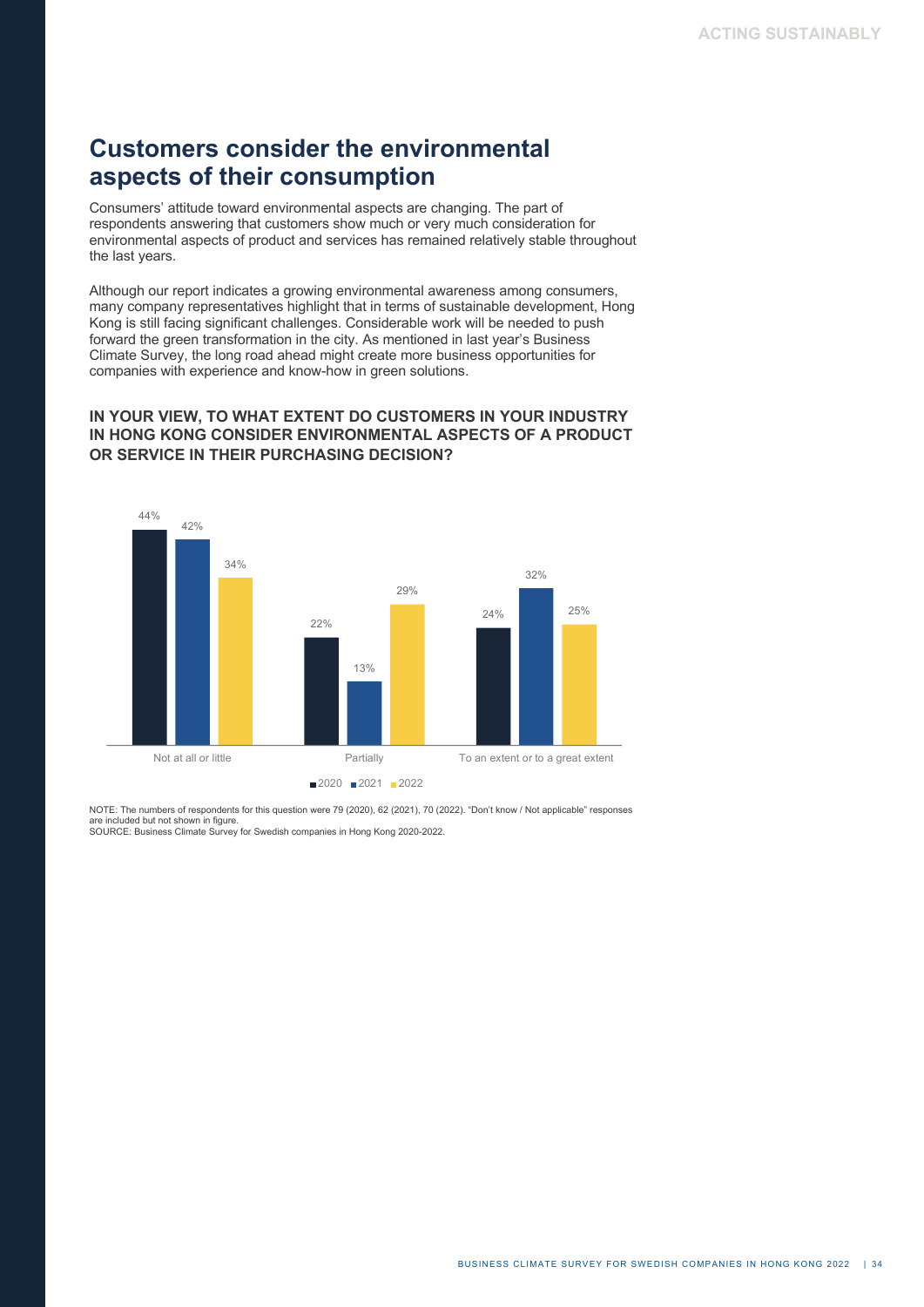## **Sustainability is incorporated into 86 per cent of companies' business models – and is significant to profitability**

Swedish companies are often seen as pioneers within the field of sustainability, being at the forefront of incorporating sustainable technologies into their business practices. 86 per cent of respondents stated sustainability to be part of their companies' business model Further, 78 per cent indicated that sustainability impacts profitability, and 45 per cent expressed this impact to be medium to high. Overall, in terms of the above aspects, there have been no considerable changes during the last years: sustainability is, and has been, of significant importance to Swedish companies in Hong Kong.

#### **IS SUSTAINABILITY PART OF YOUR COMPANY'S BUSINESS MODEL OR STRATEGY?**



 $\bullet$  Yes  $\bullet$  No  $\bullet$  Don't know / Not applicable

NOTE: The number of respondents for this question was 72 (2022). SOURCE: Business Climate Survey for Swedish Companies in Hong Kong 2022.

#### **TO WHAT EXTENT DOES THE SUSTAINABILITY WORK CONTRIBUTE TO YOUR COMPANY'S PROFITABILITY?**



NOTE: The numbers of respondents for this question were 62 (2021) and 72 (2022). "Don't know / Not applicable" responses are included but not shown in the graph. SOURCE: Business Climate Survey for Swedish Companies in Hong Kong 2021 and 2022.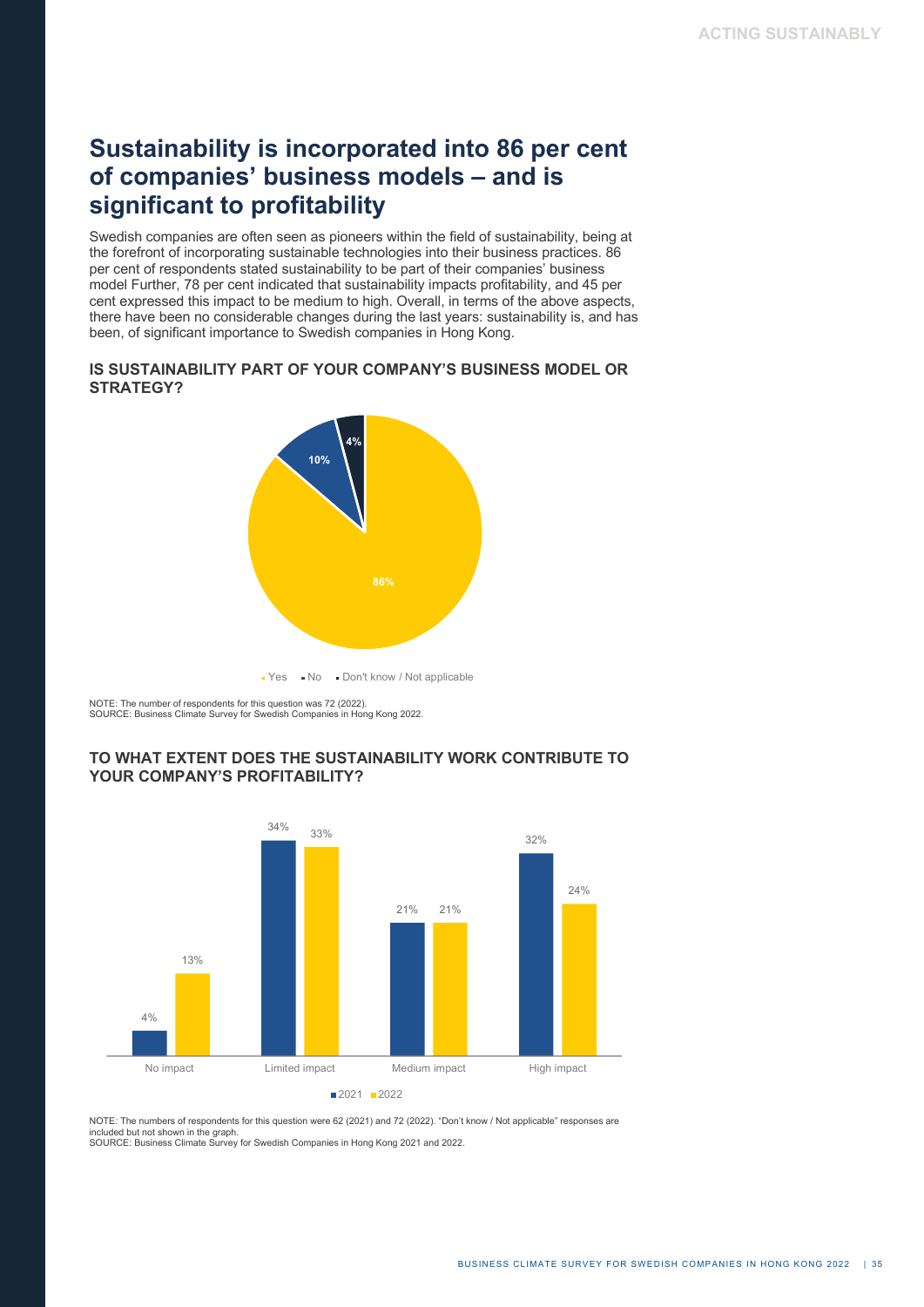### **Government policies on sustainability: there is big room for improvement**

The Hong Kong government has an objective of reaching carbon neutrality by 2050. However, company representatives' sentiment, as expressed in our survey, underlines the perceived deficiencies of government policies on sustainability. Out of 73 respondents, no one rates the Hong Kong government's policies on sustainability and achieving carbon neutrality as *good*. 16 per cent see them as *acceptable*, 25 per cent as *somewhat unsatisfactory* and 44 per cent as *unsatisfactory*.

#### **HOW DO YOU RATE THE HONG KONG GOVERMENT'S POLICIES ON SUSTAINABILITY AND ACHIEVING CARBON NEUTRALITY?**



NOTE: The number of respondents for this question was 73 (2022). SOURCE: Business Climate Survey for Swedish Companies in Hong Kong 2022.

#### $\epsilon$  **"The overall lack of the holistic view of sustainability is a challenge in Hong Kong."**

#### **Company representative** Swedish company

 **"The biggest challenge is education of the public and lack of recycling facilities. The public does not care about recycling or the planet. And even if they want to recycle, it is not easy. Hong Kong needs a massive sustainability drive."**

**Company representative** Swedish company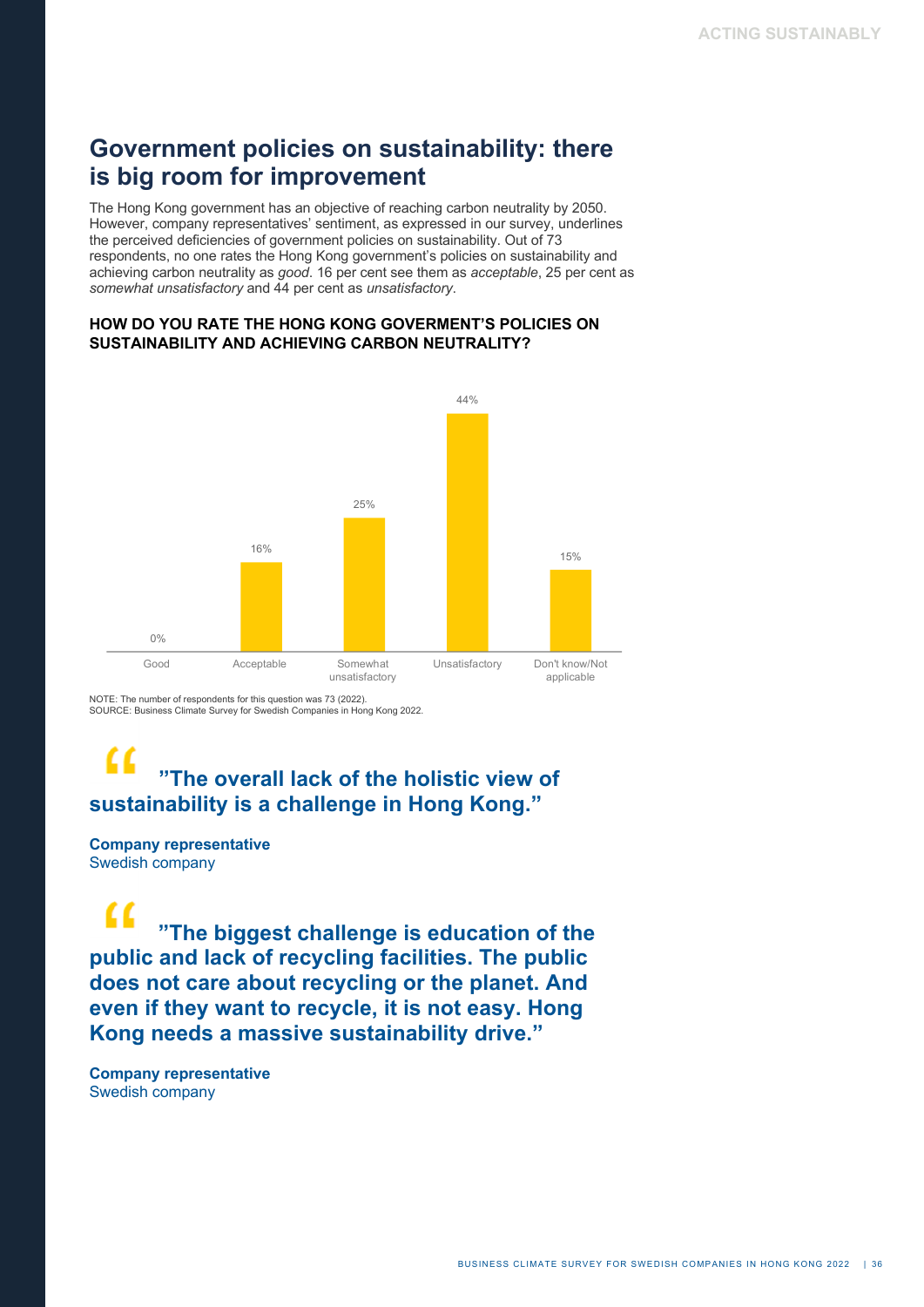# **Most companies have a proactive diversity and inclusion policy**

60 per cent (compared to 53 per cent last year) of the respondents indicate that their companies have a *proactive diversity and inclusion policy*, whereas 17 per cent (29 per cent) of the respondents do not have such policies.

**DOES YOUR COMPANY HAVE A PROACTIVE DIVERSITY & INCLUSION POLICY?** 



• Yes • No • Don't know/Not applicable

NOTE: Reduced and increased represent aggregation of slight / significant development changes. The number of respondents for this question was 70. SOURCE: Business Climate Survey for Swedish Companies in Hong Kong 2021 and 2022.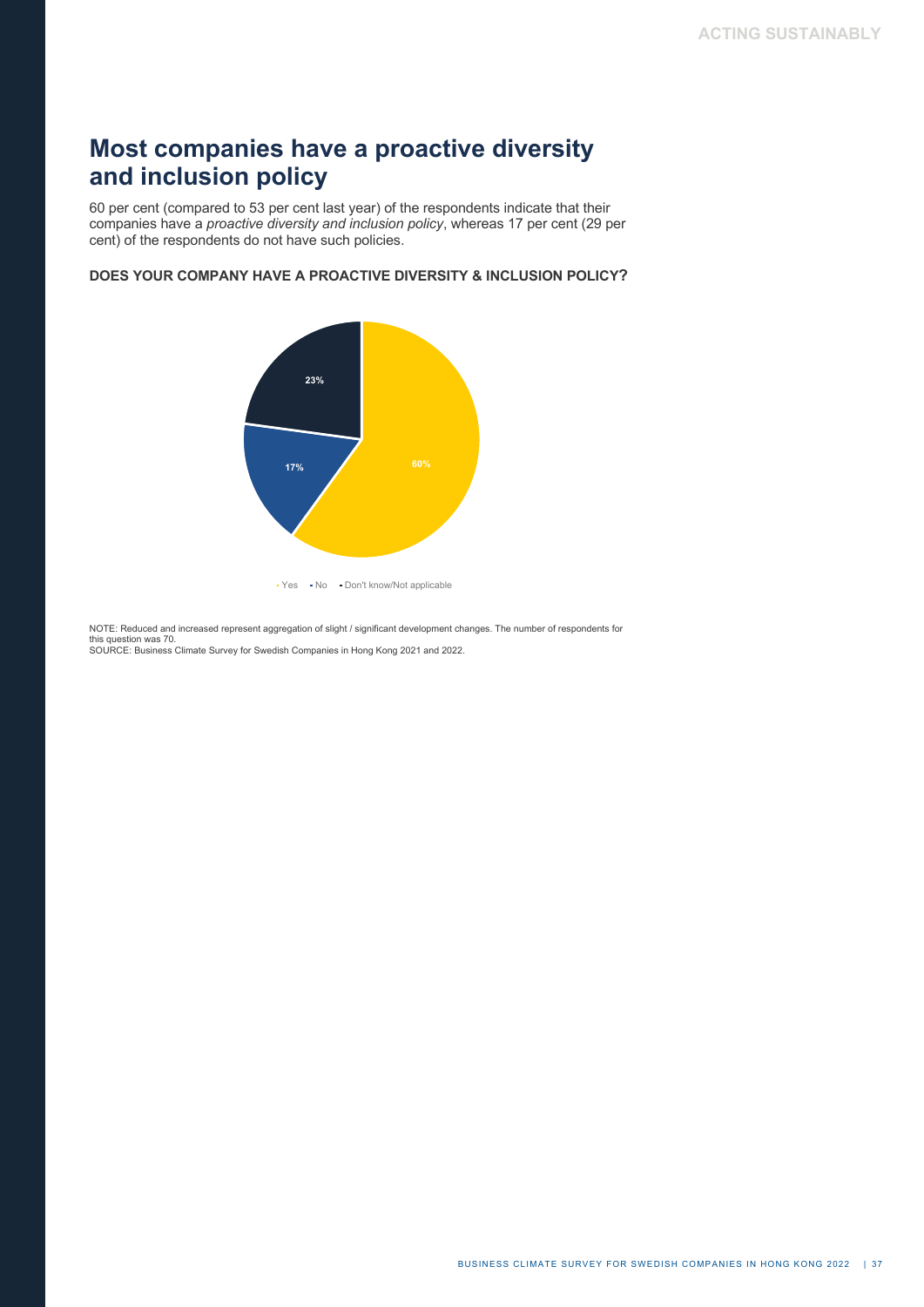### **Gender balance not yet achieved**

Women continue to be represented in leading positions among Swedish companies in Hong Kong, but gender balance is not yet fully achieved. 40 per cent of the respondents stated that women represent 50 per cent or more of their board, management and/or directors. This result is in line with the Business Climate Surveys in 2020 and 2021.

**APPROXIMATELY WHAT IS THE PERCENTAGE OF WOMEN IN LEADING POSITIONS (BOARD, MANAGEMENT, DIRECTORS) IN YOUR COMPANY IN HONG KONG?**



### Two out of five companies have gender-balanced leadership

(board, management or director level)

NOTE: Reduced and increased represent aggregation of slight / significant development changes. The number of respondents for this question was 70. SOURCE: Business Climate Survey for Swedish Companies in Hong Kong 2020-2022.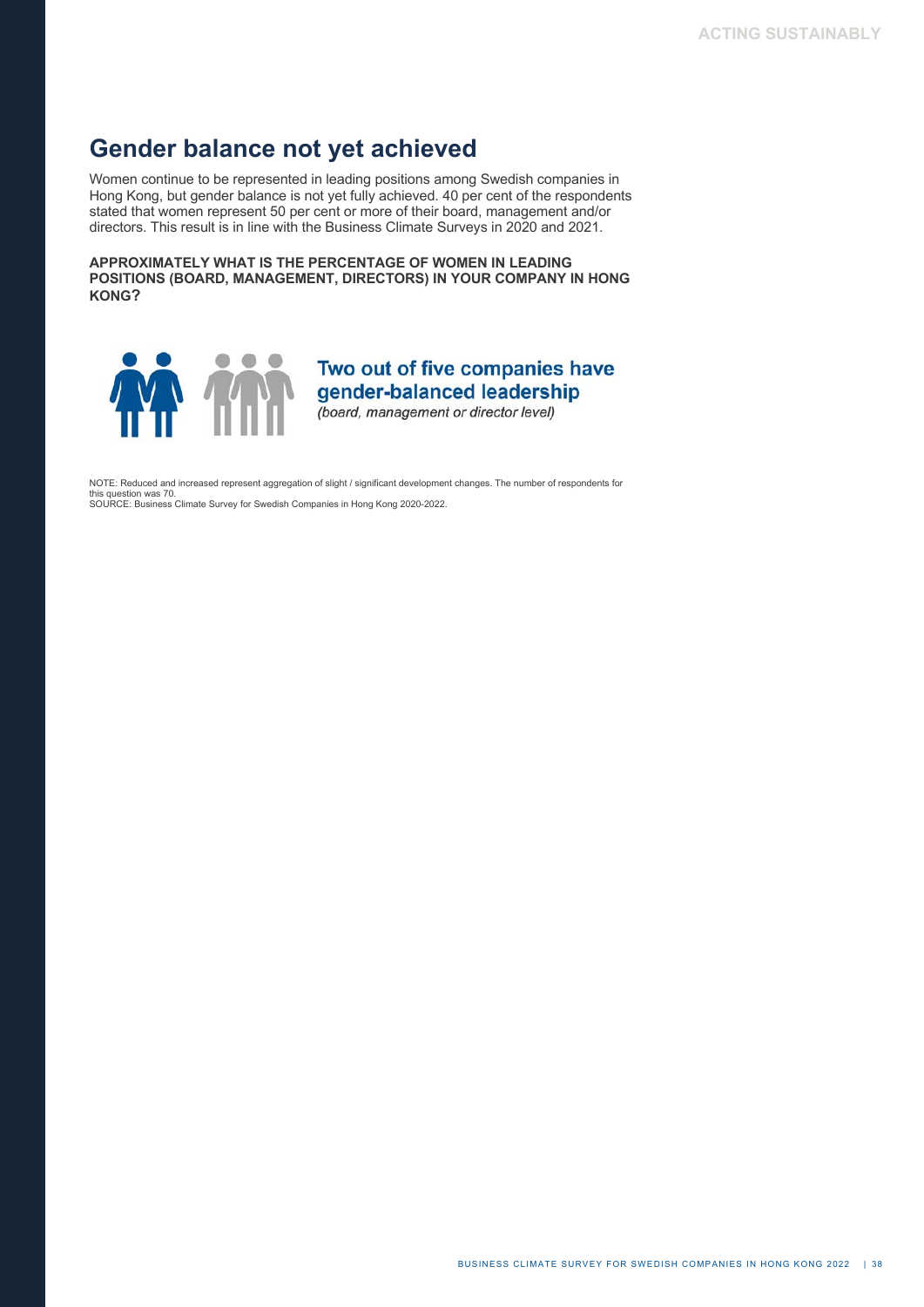# **CONTACT US**

#### **BUSINESS SWEDEN**

ask.hongkong@business-sweden.se

#### **CONSULATE GENERAL OF SWEDEN** generalkonsulat.hongkong@gov.se

### **SWEDCHAM**

chamber@swedcham.com.hk